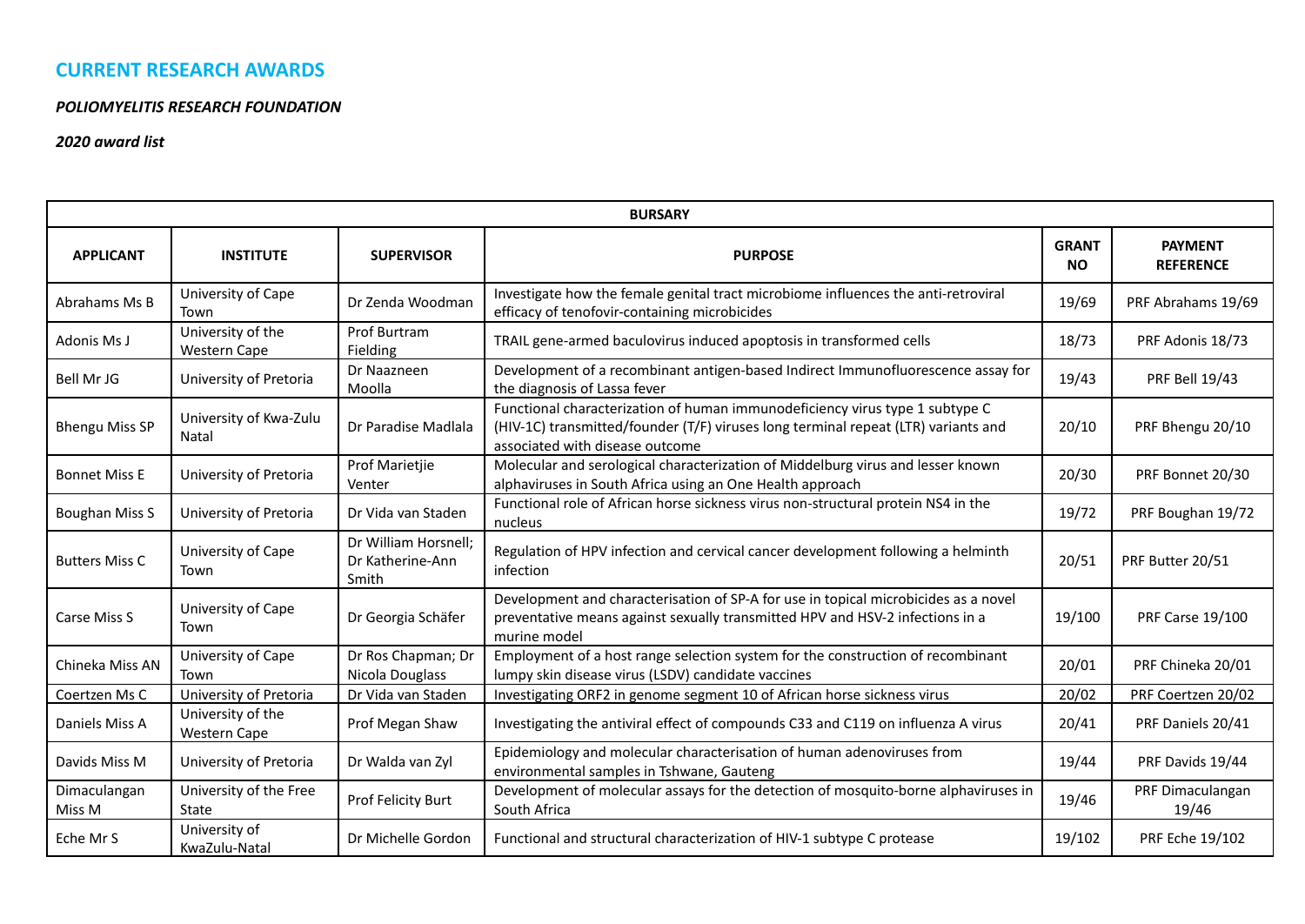| Gwala Mr S                 | University of Pretoria                                                                             | Dr Lieza Odendaal                | Validating RT-qPCR for Rift Valley fever viral RNA in formalin-fixed, paraffin-embedded<br>tissues of natural cases in sheep                                        | 20/11 | PRF Gwala 20/11      |
|----------------------------|----------------------------------------------------------------------------------------------------|----------------------------------|---------------------------------------------------------------------------------------------------------------------------------------------------------------------|-------|----------------------|
| Gwynn Miss A               | University of Cape<br>Town                                                                         | Ann Meyers                       | Production of a Chimeric Bluetongue Virus-like Particle Vaccine in Plants                                                                                           | 19/92 | PRF Gwynn 19/92      |
| Herbert Mr J               | North-West University                                                                              | Prof Albie van Dijk              | Investigating the role of rotavirus GS10(NSP4) and GS6(VP6) in reassortment                                                                                         | 20/44 | PRF Herbert 20/44    |
| Hlatshwayo Mr<br>VN        | University of the<br>Witwatersrand and<br>National Institute for<br>Communicable<br>Diseases (WHC) | Prof Penny Moore                 | Defining the development of gp120-gp41 interface directed broadly neutralizing<br>antibodies in HIV-1 infection                                                     | 19/74 | PRF Hlatswayo 19/74  |
| Hurree Miss JN             | University of Cape<br>Town                                                                         | Melissa-Rose<br>Abrahams         | Evaluating the sensitivity of HIV-1 detection in breast milk by using droplet digital PCR                                                                           | 20/03 | PRF Hurree 20/03     |
| Janse Van<br>Rensburg Ms M | University of Pretoria                                                                             | Dr Walda van Zyl                 | The diversity of enteroviruses from cerebrospinal fluid specimens, collected from<br>hospitalised patients in the private and public sector, in Gauteng             | 20/12 | PRF JVRensburg 20/12 |
| Jeal Miss R                | University of Pretoria                                                                             | Prof. Marietjie<br>Venter        | Differential diagnosis of zoonotic arboviruses associated with neurological syndromes<br>in animals and associated risk factors in South Africa                     | 19/75 | PRF Jeal 19/75       |
| Jeewanraj Ms N             | University of Kwa-Zulu<br>Natal                                                                    | Jaclyn Mann                      | Investigation of compartilisation of HIV-1 subtype C between lymph nodes, peripheral<br>blood mononuclear cells and plasma                                          | 20/13 | PRF Jeewanraj 20/13  |
| Kairuz Mr D                | University of the<br>Witwatersrand                                                                 | <b>Prof Patrick</b><br>Arbuthnot | Use of in vitro transcribed artificial primary micro RNAs to disable hepatitis B virus<br>replication                                                               | 20/46 | PRF Kairuz 20/46     |
| Kariem Miss Z              | University of<br>Stellenbosch                                                                      | Dr Corena de Beer                | Attempting full genome sequencing of previously detected alphacoronaviruses using<br>Sanger sequencing                                                              | 20/45 | PRF Kariem 20/45     |
| Khan Mr SF                 | University of Cape<br>Town                                                                         | Professor Sharon<br>Prince       | The human papilloma viral E6/E7 oncoproteins co-operate with the oncogenic TBX3<br>transcription factor to promote cervical cancer cell proliferation and migration | 20/31 | PRF Khan 20/31       |
| Koor Mrs GW                | National Institute for<br>Communicable<br><b>Diseases</b>                                          | Prof Caroline<br>Tiemessen       | Exploring the interplay of chemokine receptors CCR5 and CXCR6 in mechanisms of<br>natural control in HIV-1-infected black South Africans                            | 20/32 | PRF Koor 20/32       |
| Le Roux Mr P               | North-West University                                                                              | Prof Albie van Dijk              | Investigating the feasibility of generating chimeric intergroup rotavirus triple-layered<br>virus-like particles on SA11 double-layered particles                   | 20/47 | PRF Le Roux 20/47    |
| Limani Ms SW               | University of the<br>Witwatersrand                                                                 | <b>Prof Patrick</b><br>Arbuthnot | To develop the use of adeno-associated viral vectors to model HBV replication in cell<br>culture and in vivo                                                        | 18/74 | PRF Limani 18/74     |
| Litabe Miss M              | University of the Free<br>State                                                                    | Prof F Burt                      | Characterization and comparison of the innate immune response induced by<br>arthritogenic alphavirus infection and its role in chronic arthritis                    | 20/33 | PRF Litabe 20/33     |
| Loubser Miss C             | University of the<br>Witwatersrand                                                                 | Prof Natalya V.<br>Nikitina      | A cost-effective system for production of broadly neutralizing antibodies for HIV-1<br>prevention                                                                   | 18/96 | PRE Loubser 18/96    |
| Mabasa Mr VV               | University of Pretoria                                                                             | Dr Janet Mans                    | Genetic diversity and viability of human norovirus strains detected in selected<br>wastewater samples from Tshwane district, South Africa                           | 20/34 | PRF Mabasa 20/34     |
| Mabilo Mr P                | University of the<br>Witwatersrand                                                                 | Dr Florette<br>Treurnicht        | Expression and characterisation of F proteins from South African respiratory syncytial<br>virus (RSV) strains, 2019-2020                                            | 20/49 | PRF Mabilo 20/49     |
| Macintyre Ms C             | University of Pretoria                                                                             | Professor Marietjie<br>Venter    | Investigation of the molecular epidemiology of West Nile Virus at the human animal<br>interface in South Africa                                                     | 19/50 | PRF Macintyre 19/50  |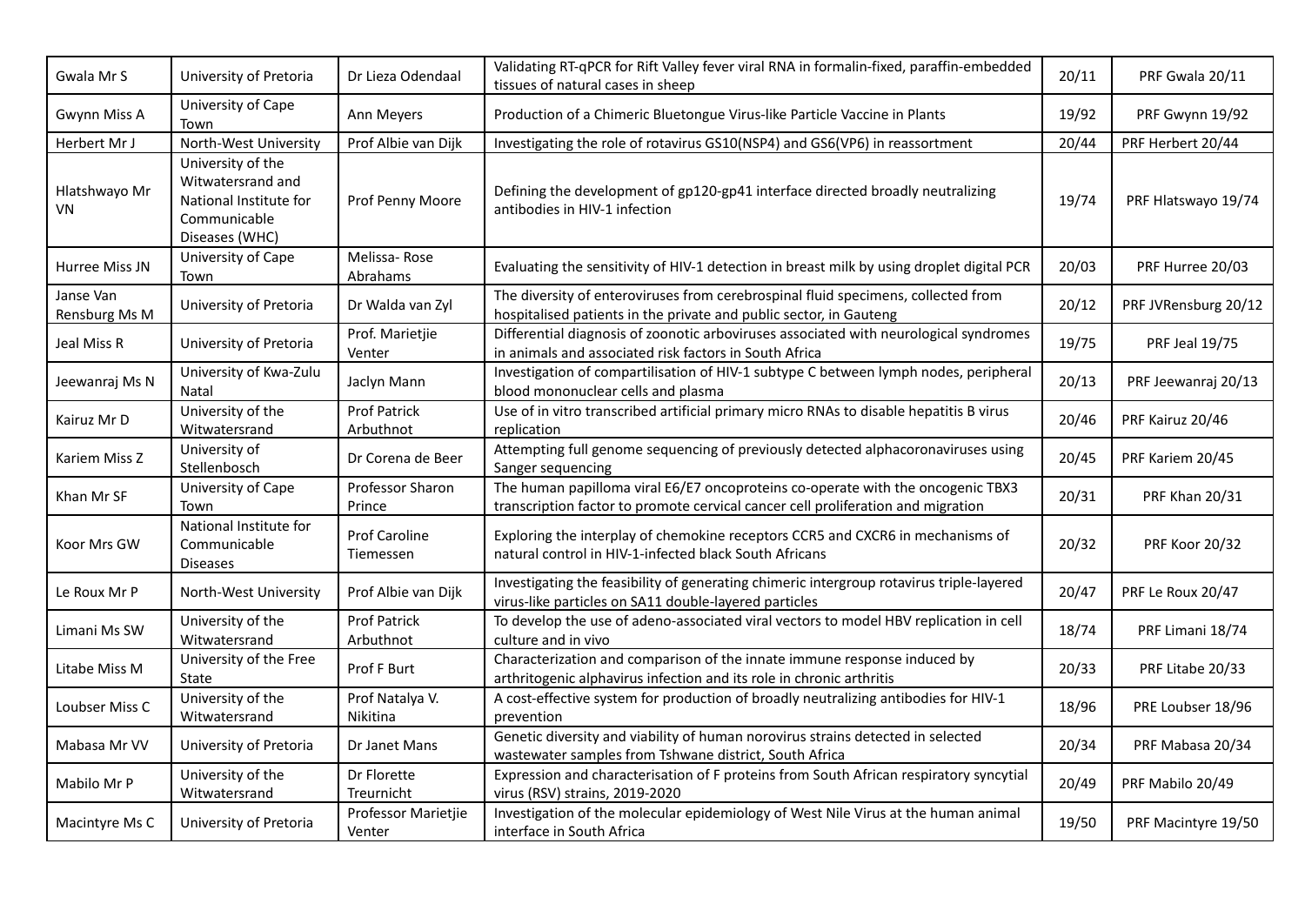| Makhetha Mr<br>RΗ          | University of the Free<br>State                         | F Burt, A Bester, M<br>Nyaga                               | Multiplex PCR for tick borne viruses                                                                                                                                                                                                                         | 20/04  | PRF Makhetha 20/04      |
|----------------------------|---------------------------------------------------------|------------------------------------------------------------|--------------------------------------------------------------------------------------------------------------------------------------------------------------------------------------------------------------------------------------------------------------|--------|-------------------------|
| Makoti Miss P              | University of the<br><b>Western Cape</b>                | Prof Burtram<br>Fielding                                   | Production of cytokines in whole blood cultures after exposure to the nucleocapsid<br>protein of human coronavirus NL63 and SARS coronaviruses                                                                                                               | 19/76  | PRF Makoti 19/76        |
| Malan Ms AJ                | University of Pretoria                                  | Prof Louis Nel                                             | Investigating the interface of sylvatic and dog rabies in southern Africa                                                                                                                                                                                    | 20/14  | PRF Malan 20/14         |
| <b>Mangwane Miss</b><br>K. | Sefako Makgatho<br><b>Health Sciences</b><br>University | Dr OE Simani                                               | Molecular characterization of the pre-surface and surface genes of hepatitis B virus<br>infected patients attending Dr George Mukhari Academic Hospital, Pretoria in 2016 to<br>2018                                                                         | 40/42  | PRF Mangwane 20/42      |
| Mannafela Mr O             | University of the<br>Witwatersrand                      | Ms Genevieve<br>Mezoh                                      | Association of HIV-1 Nef with Endothelial Dysfunction                                                                                                                                                                                                        | 18/85  | PRF Mannafela 18/85     |
| Maphumulo<br>Miss NF       | University of Kwa-Zulu<br>Natal                         | Dr Michelle Gordon                                         | Role of envelope in the development of Protease Inhibitors drug resistance                                                                                                                                                                                   | 19/105 | PRF Maphumulo<br>19/105 |
| Maringa Miss<br><b>WM</b>  | University of the Free<br>State                         | Dr. Martin Nyaga                                           | Analysis of post-vaccine rare and/or reassortant rotavirus strains from Zambia                                                                                                                                                                               | 19/95  | PRF Maringa 19/95       |
| Martins Mr MF              | Univ of Pretoria                                        | Prof Jacques Theron                                        | Identification of the cysteine residues involved in the formation of the NS1 tubules of<br>African horse sickness virus                                                                                                                                      | 18/84  | PRF Martins 18/84       |
| Mashamba Miss<br>TР        | Sefako Makgatho<br><b>Health Sciences</b><br>University | No supervisor or<br>supervisor support -<br>have requested | Evaluation of the Becton Dickonson Onclarity HPV Assay in endocervical samples of<br>women attending gynaecology clinic at Dr George Mukhari Academic Hospital, using<br>the Abbott RealTime High-Risk HPV Assay as the gold standard                        | 20/41  | PRF Mashamba 20/41      |
| Mashigo Ms T               | Sefako Makgatho<br><b>Health Sciences</b><br>University | Dr R Mafuyeka                                              | Investigation of mutations associated with resistance to integrase strand transfer<br>inhibitors in specimens sent to Dr George Mukhari Academic Hospital Department of<br>Virology for human immunodeficiency virus drug resistance testing in 2019         | 20/42  | PRF Mashigo 20/42       |
| Masoto Miss NZ             | University of the Free<br>State                         | F Burt, A Bester, M<br><b>Nyaga</b>                        | Multiplex RT-PCR for mosquito-borne viruses                                                                                                                                                                                                                  | 20/05  | PRF Masoto 20/05        |
| Mbhele Miss N              | University of<br>KwaZulu-Natal                          | Dr Michelle Gordon                                         | HIV-1 integrase inhibitor mutations: Analysis of structural and biochemical effects                                                                                                                                                                          | 18/97  | PRF Mbhele 18/97        |
| Mkhize Miss Z              | University of Kwa-Zulu<br>Natal                         | Dr Paradise Madlala                                        | Effect of human immunodeficiency virus type 1 (HIV-1) subtype C<br>transmitted/founder (T/F) viruses Transactivator of transcription (Tat) variation on<br>nuclear levels of active positive transcription elongation factor b (P-TEFb) and viral<br>latency | 19/77  | PRF Mkhize 19/77        |
| Mkhombo Miss<br>N          | University of Cape<br>Town                              | Prof Janet Hapgood                                         | Regulation of estrogen levels by the hormonal contraceptive medroxyprogesterone<br>acetate (MPA) and norethisterone acetate (NET) and effects of HIV pathogenesis                                                                                            | 20/35  | PRF Mkhombo 20/35       |
| Mlimi Miss H               | University of<br>KwaZulu-Natal                          | Dr Paradise Madlala                                        | Bone marrow stromal antigen 2 (BST-2) expression profile may modulate<br>antibody-dependent cell-mediated cytotoxicity (ADCC) in HIV-1 infection                                                                                                             | 19/53  | PRF Mlimi 19/53         |
| Mndzebele Miss<br>TР       | University of Cape<br>Town                              | Melissa-Rose<br>Abrahams                                   | Broadly Neutralizing Antibody Sensitivity of Replication-Competent HIV-1 from the<br>Latent Reservoir of ART-Treated Individuals                                                                                                                             | 19/54  | PRF Mndzebele 19/54     |
| Mntambo Miss<br>N          | University of Kwa-Zulu<br>Natal                         | Dr P Gumbi                                                 | Investigation of intravaginal practices as a factor associated with high prevalence of<br>genital human papillomavirus infection in adolescent girls                                                                                                         | 20/15  | PRF Mntambo 20/15       |
| Mnyandu Mr N               | Univ of the<br>Witwatersrand                            | Dr Betty Maepa                                             | Efficacy of a synthetic Adeno associated expressing anti-hepatitis B virus<br>primary-microRNAs from a liver-specific promoter                                                                                                                               | 17/83  | PRF Mnyandu 17/83       |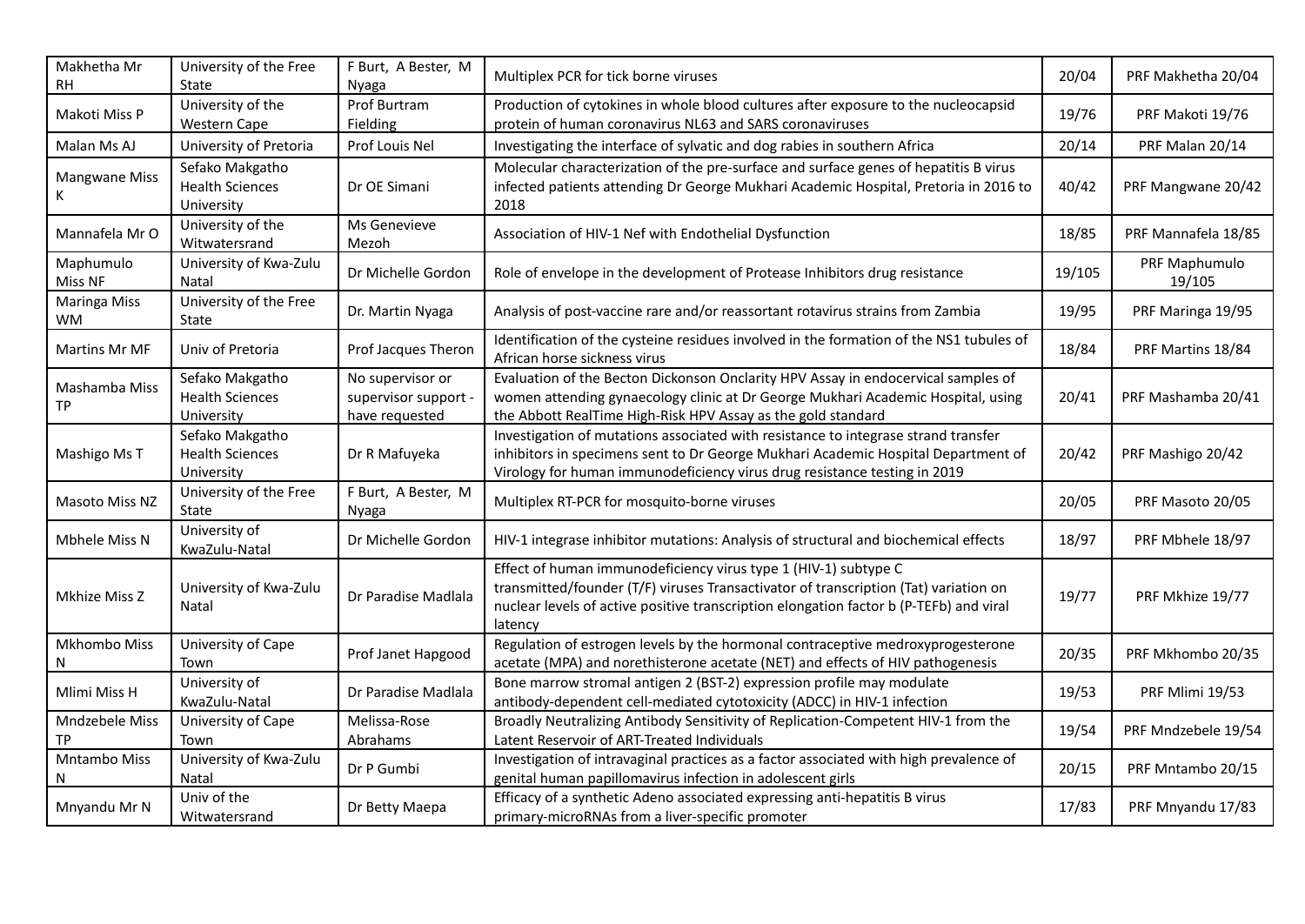| Moahla Mr B          | University of the<br>Witwatersrand                        | Mark Killick                                           | mRNA-mediated in vivo expression of HIV-1 bispecific antibodies for passive<br>immunization strategies                                                                                                                                               | 20/16  | PRF Moahla 20/16        |
|----------------------|-----------------------------------------------------------|--------------------------------------------------------|------------------------------------------------------------------------------------------------------------------------------------------------------------------------------------------------------------------------------------------------------|--------|-------------------------|
| Mogotsi Mr MT        | University of the Free<br>State                           | Dr Martin Nyaga                                        | Metagenomic analysis and characterization of the enteric virome of children from<br>South Africa and Kenya                                                                                                                                           | 19/106 | PRF Mogotsi 19/106      |
| Moloi Mr I           | University of the<br>Witwatersrand                        | Genevieve Mezoh                                        | Proteomic analysis of the impact of HIV-1 Nef H40Y mutation on Endothelial cells                                                                                                                                                                     | 20/17  | PRF Moloi 20/17         |
| Moodie Miss M        | University of the<br>Witwatersrand                        | Prof Maria<br>Papathanasopoulos<br>and Dr Mark Killick | Antigenicity and Immunogenicity of recombinant glycoproteins for prevention of<br>congenital Human cytomegalovirus (HCMV) disease                                                                                                                    | 19/78  | PRF Moodie 19/78        |
| Moshoette Mr T       | University of the<br>Witwatersrand                        | Dr Mark Killick, and<br>Prof M<br>Papathanasopoulos    | Engineering bispecific antibodies targeting HIV-1 subtype C                                                                                                                                                                                          | 18/75  | PRF Moshoette 18/75     |
| Motsoeneng<br>Miss B | National Institute for<br>Communicable<br><b>Diseases</b> | Prof Penny L Moore,<br>Dr Simone I<br>Richardson       | Functional and genetic characteristics of hemagglutinin stalk antibodies induced by<br>influenza vaccination and infection                                                                                                                           | 20/36  | PRF Motsoeneng<br>20/36 |
| Mpazi Miss N         | University of<br>Stellenbosch                             | Dr. Nokwazi Nkosi                                      | Characterising cytomegalovirus (CMV) glycoprotein B (gB) genotypes from clinical<br>samples at Tygerberg Hospital Virology Laboratory                                                                                                                | 20/06  | PRF Mpazi 20/06         |
| Mthembu Miss<br>КP   | University of<br>KwaZulu-Natal                            | Dr Paradise Madlala                                    | Molecular and genetic characterization of natural human immunodeficiency virus<br>type (HIV-1) subtype C exon-1 variants from tuberculous meningitis (TBM) co-infected<br>infected patients.                                                         | 19/55  | PRF Mthembu 19/55       |
| Mthethwa Miss<br>LDC | University of Kwa-Zulu<br>Natal                           | Prof Raveen<br>Parboosing                              | MicroRNA profile in Hepatitis B Virus (HBV)-HIV co-infected patients                                                                                                                                                                                 | 20/18  | PRF Mthethwa 20/18      |
| Mudau Mr I           | University of Cape<br>Town                                | Prof. Carolyn<br>Williamson                            | Screening for minority populations of broadly neutralizing antibody (bNAb)-resistant<br>viruses in HIV-1 infection                                                                                                                                   | 20/19  | PRF Mudau 20/19         |
| Mulondo Mr G         | University of Cape<br>Town                                | A/Prof Inga<br>Hitzeroth                               | Use of Quail-produced antibodies for purification of virus-like particles produced in<br>plants                                                                                                                                                      | 20/52  | PRF Mulondo 20/52       |
| Musaigwa Mr F        | University of Cape<br>Town                                | Dr Justin Komguep<br>Nono                              | Implementation of Polio Endgame Strategic Plan: Assessing the Effects of<br>Schistosomiasis on Inactivated Polio Vaccine-based vaccination. (Currently conducted<br>with reagent support for the PRF-funded project KOMGUEP 18/19 of the same title) | 20/53  | PRF Musaigwa 20/53      |
| Musasira Ms NY       | University of Kwa-Zulu<br><b>Natal</b>                    | Dr Michelle Gordon                                     | Implications of HIV-1 subtype C RNase H mutations on Reverse transcriptase activity<br>and structure                                                                                                                                                 | 19/79  | PRF Musasira 19/79      |
| Mwangi Mr P          | University of the Free<br>State                           | Dr Martin Nyaga                                        | Molecular characterization and evolutionary dynamics of rotavirus strains from pre-<br>and post-vaccinated children collected in three African countries                                                                                             | 18/76  | PRF Mwangi 18/76        |
| Naicker Mr MD        | University of Kwa-Zulu<br>Natal                           | Dr. Jaclyn Mann                                        | The role of SERINC5 down-regulation on HIV-1 disease progression                                                                                                                                                                                     | 20/20  | PRF Naicker 20/20       |
| Ndaba Miss SC        | North-West University                                     | Dr L Ngoma                                             | Molecular characterization of Newcastle and Avian Influenza Among free ranged<br>chickens and guinea fowl in Ngaka Modiri Molema District Municipality                                                                                               | 20/50  | PRF Ndaba 20/50         |
| Ndlovu Mr B          | University of Cape<br>Town                                | Prof Inga Hitzeroth                                    | Replicating plant viral expression vector development and testing, for viral disease<br>diagnostics and vaccine antigen production in plants.                                                                                                        | 19/80  | PRF Ndlovu 19/80        |
| Nesamari Miss R      | University of Cape<br>Town                                | Prof Wendy Burgers                                     | Examining the effect of HIV infection on fungal immunity                                                                                                                                                                                             | 18/77  | PRF Nesamari 18/77      |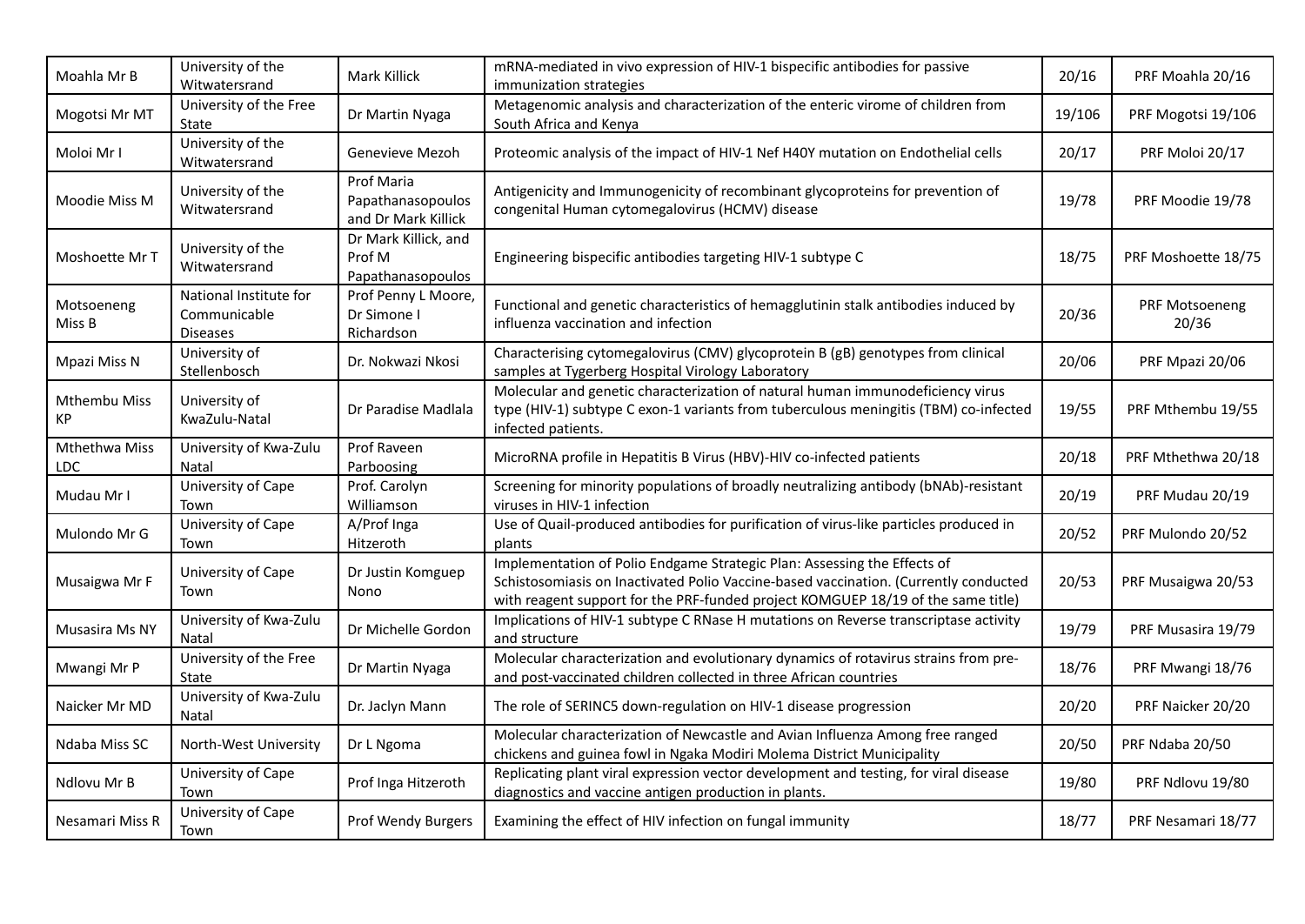| Ngcobo Miss SB               | CAPRISA / KZN                                           | Dr Sinaye Ngcapu                       | Immunological characteristics associated with vaginal insertion products in<br>adolescent and adult women at risk of HIV infection                                                                                           | 20/37 | PRF Ngcobo 20/37     |
|------------------------------|---------------------------------------------------------|----------------------------------------|------------------------------------------------------------------------------------------------------------------------------------------------------------------------------------------------------------------------------|-------|----------------------|
| Ngema Miss NT                | University of KwaZulu<br>Natal                          | Prof Zara Ndhlovu                      | Phenotype, location and transcriptional profile of CD8+ T cells in the lymphoid tissues                                                                                                                                      | 20/54 | PRF Ngema 20/54      |
| Ngobeni Mr T                 | University of<br>Stellenbosch                           | Dr Corena de Beer                      | Genotyping Human Parvovirus B19 in cases of Sudden and Unexpected Death in<br>Infancy (SUDI) at the Tygerberg Medico-Legal Mortuary and investigating the<br>association with myocarditis                                    | 20/21 | PRF Ngobeni 20/21    |
| Nkone Ms P                   | University of Pretoria                                  | Dr Sim Mayaphi                         | Molecular evolution of the HIV-1 polymerase gene in sample pairs of participants<br>with early or chronic HIV-1 infection                                                                                                    | 20/22 | PRF Nkone 20/22      |
| <b>Ntshangase Miss</b><br>WS | University of<br>KwaZulu-Natal                          | Dr Paradise Madlala                    | Central nervous system (CNS) derived human immunodeficiency virus type 1 (HIV-a)<br>subtype C long terminal repeat (LTR) genetic variation may modulate high viral<br>replication in the CNS of tuberculous meningitis (TBM) | 20/23 | PRF Ntshangase 20/23 |
| Ntshangase Ms<br>NN.         | University of<br>KwaZulu-Natal                          | <b>Bongiwe Ndlovu</b>                  | Extensive epitope mapping and sequencing of HIV-1 Env on Broad Neutralizers                                                                                                                                                  | 19/58 | PRF Ntshangase 19/58 |
| Nxele Miss N                 | University of<br>KwaZulu-Natal                          | Prof Willem Sturm /<br>Phillip Goulder | Mechanism of action of broadly neutralizing monoclonal antibodies in<br>mother-to-child transmission of Human Immunodeficiency Virus                                                                                         | 18/98 | PRF Nxele 18/98      |
| Ogunbayo Mr<br>AE            | University of the Free<br>State                         | Dr Martin Nyaga                        | Viral metagenomics of respiratory samples from symptomatic and asymptomatic<br>children from the Free State Province, South Africa                                                                                           | 19/81 | PRF Ogunbayo 19/81   |
| Palm Mr PJ                   | University of Pretoria                                  | Prof Marietjie<br>Venter               | Establishing a next-generation sequencing and bioinformatics pipeline for Shuni Virus<br>and related diseases causing acute febrile disease of unknown origin                                                                | 20/07 | PRF Palm 20/07       |
| Phalane Mr<br><b>EUM</b>     | University of the<br>Witwatersrand                      | Dr Melinda Suchard                     | Full genome molecular characterization of human vaccine-derived poliovirus (VDPV)<br>cases in South Africa: Period 2011 - 2019                                                                                               | 20/43 | PRF Phalane 20/43    |
| Phetla Mr PE                 | Sefako Makgatho<br><b>Health Sciences</b><br>University | Prof Mapaseka<br>Seheri                | Norovirus infection in children less than 5 years of age attending the Dr George<br>Mukhari Academic Hospital before and after rotavirus vaccine introduction into the<br>Expanded Programme on Immunisation of South Africa | 19/59 | PRF Phetla 19/59     |
| Phohlo Mr K                  | University of Cape<br>Town                              | Prof Jo-Ann<br>Passmore                | Association between vitamin D deficiency and the susceptibility of Human<br>Papillomavirus (HPV) infection in young South African Women                                                                                      | 19/60 | PRF Phohlo 19/60     |
| Pretorius Ms SA              | University of Pretoria                                  | Prof Jacques Theron                    | An investigation into the role of two integrin recognition sequences in African horse<br>sickness virus VP5 in mediating cell adhesion in insect cells                                                                       | 20/24 | PRF Pretorius 20/24  |
| Rademan Ms R                 | University of Pretoria                                  | Professor Wanda<br>Markotter           | Detection and characterization of Influenza virus A in the Egyptian fruit bat<br>(Rousettus aegyptiacus) in Limpopo, South Africa                                                                                            | 19/61 | PRF Rademan 19/61    |
| Rakaki Ms ME                 | University of Pretoria                                  | Prof Marietjie<br>Venter               | Pathogenesis and Immune response to Shuni virus strains in Africa                                                                                                                                                            | 20/38 | PRF Rakaki 20/38     |
| Ramabula Miss<br>S           | University of Pretoria                                  | Dr Helen C Steel                       | Exploring systemic bio-markers of mitochondrial toxicity in HIV-infected patients in<br>South Africa                                                                                                                         | 19/62 | PRF Ramabula 19/62   |
| Rasebotsa Miss<br>SP         | University of the Free<br>State                         | Dr Martin Nyaga                        | Genomic comparison of rotavirus whole genome constellations for pre- and post-<br>vaccination by Rotarix® and RotaTeq® vaccines in the immunization programme of<br>Zambia and Rwanda, respectively                          | 19/63 | PRF Rasebotsa 19/63  |
| Ryder Ms MA                  | University of Pretoria                                  | Prof Michael S.<br>Pepper              | Generation of infectious, replication competent CCR5-, CXCR4- and dual-tropic HIV 1C<br>molecular clones from South Africa as a powerful molecular research tool for HIV-1<br>subtype diversity research                     | 20/25 | PRF Ryder 20/25      |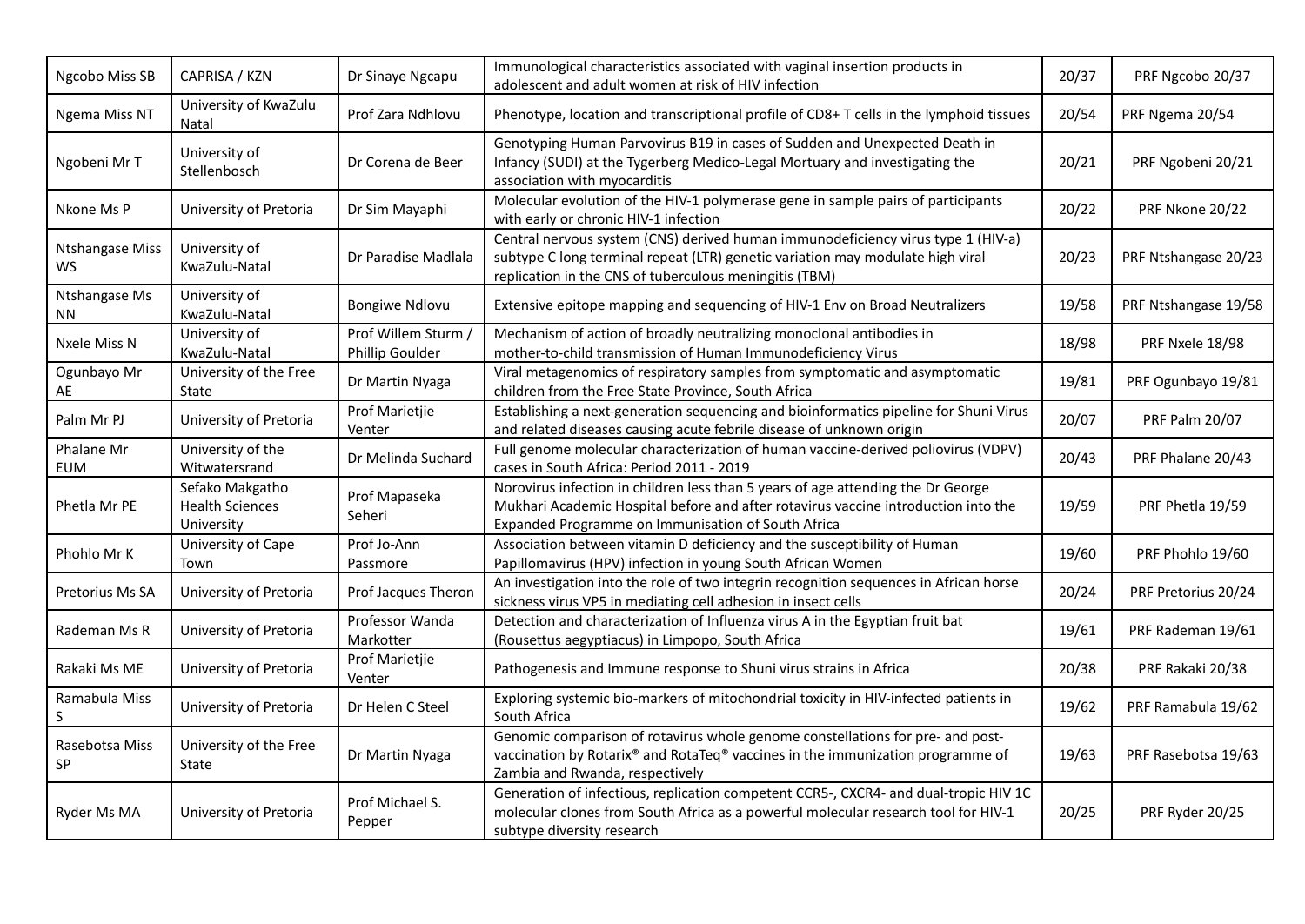| Salimo Mrs AT       | Sefako Makgatho<br><b>Health Sciences</b><br>University   | Prof Gloria Selabe                                                           | Investigation of hepatitis B virus surface gene (S) mutations, immune complex<br>dissociation, and antibody avidity in hepatitis B virus occult and chronic infection                                    | 20/39  | PRF Salimo 20/39     |
|---------------------|-----------------------------------------------------------|------------------------------------------------------------------------------|----------------------------------------------------------------------------------------------------------------------------------------------------------------------------------------------------------|--------|----------------------|
| Sander Mr WJ        | University of the Free<br>State                           | Prof HG O'Neill                                                              | Investigating the role and mechanism of the inflammatory eicosanoid, prostaglandin<br>E2, during rotavirus infection                                                                                     | 19/82  | PRF Sander 19/82     |
| Savhasa Miss F      | Sefako Makgatho<br><b>Health Sciences</b><br>University   | Dr Cliff Abdul<br>Magwira                                                    | Investigation of enteric viral agents of acute gastroenteritis in paediatric stool<br>samples collected during the pre and post rotavirus vaccine introduction eras in South<br>Africa                   | 20/26  | PRF Savhasa 20/26    |
| Sayimane Mr T       | University of the<br>Witwatersrand                        | Ms Genevieve<br>Mezoh                                                        | Functional characterisation of HIV-1 nef Polymorphisms on Endothelial Cells                                                                                                                              | 18/83  | PRF Sayimane 18/83   |
| Schoeman Mr D       | University of the<br><b>Western Cape</b>                  | Prof Burtram<br>Fielding                                                     | The formation of virus-like particles (VLPs): characterisation of post-translational<br>processing of the human (H) coronavirus (CoV)-NL63 nucleocapsid (N) protein and its<br>role in viral replication | 17/53  | PRF Schoeman 17/53   |
| Sekee Mr TR         | University of the Free<br>State                           | Prof Felicity Burt                                                           | Ecology of flaviviruses                                                                                                                                                                                  | 19/83  | PRF Sekee 19/83      |
| Serakge Mr T        | University of Cape<br>Town                                | Prof. Anna-Lise<br>Williamson                                                | Modification of HIV-1 subtype C mosaic Envelope sequences to improve levels,<br>structure and immunogenicity                                                                                             | 19/97  | PRF Serakge 19/97    |
| Serobe Miss MS      | University of Pretoria                                    | Prof Theresa<br>Rossouw                                                      | Comparison of the stool microbiome and markers of microbial translocation of<br>HIV-infected and -uninfected mothers and their infants                                                                   | 19/98  | PRF Serobe 19/98     |
| Setlhare Miss B     | University of KwaZulu<br>Natal                            | Mlungisi Ngcobo                                                              | In vitro effects of South African traditional medicine on immune milieu and HIV<br>replication capacity                                                                                                  | 20/55  | PRF Setlhare 20/55   |
| Sevenster Mr D      | University of the<br>Witwatersrand                        | Dr Gavin Owen                                                                | The crystallisation and structure determination of HIV-1 gp120FVCExC and the<br>immunogenic gp120FVCExC -2dCD4 covalent complex                                                                          | 19/64  | PRF Sevenster 19/64  |
| Sibiya Mr T         | University of<br>KwaZulu-Natal                            | Prof Anton<br>Chuturgoon                                                     | The effect of naturally occuring phenolic compounds, Mangiferin and Isosakuranetin,<br>on the effects of anti-retrovira; drug in human liver HepG2 cells                                                 | 20/40  | PRF Sibiya 20/40     |
| Singh Miss P        | University of the<br>Witwatersrand                        | Abdullah Ely                                                                 | Targeted transcriptional silencing of hepatitis B using designer epigenome modifiers<br>expressed as mRNA                                                                                                | 18/100 | PRF Singh 18/100     |
| Sirkisson Miss S    | University of<br>KwaZulu-Natal                            | Dr Katlego Sojane                                                            | The biological phenotype of HIV-1 C in individuals with cryptococcal meningitis                                                                                                                          | 20/27  | PRF Sirkisson 20/27  |
| Smit Ms O           | University of Pretoria                                    | Dr Azwidowi<br>Lukhwareni                                                    | Early infant HIV diagnosis and characterization of HIV drug resistance in Gauteng,<br>South Africa                                                                                                       | 19/99  | PRF Smit 19/99       |
| Smith Miss T        | University of the<br>Witwatersrand                        | Prof Patrick<br>Arbuthnot                                                    | Inhibiting Hepatitis virus replication with the use of anti-HBV TALEN mRNA-containing<br>lipoplexes                                                                                                      | 19/84  | PRF Smith 19/84      |
| Spencer Ms H        | National Institute for<br>Communicable<br><b>Diseases</b> | Dr Cathrine<br>Scheepers, Dr<br>Simone Richardson<br>and Prof Penny<br>Moore | Functional impact of IGHG3 Genetic Variation in HIV-1 Infection                                                                                                                                          | 20/28  | PRF Spencer 20/28    |
| Sutherland Mr<br>AD | University of<br>Stellenbosch                             | Dr Tongai Maponga                                                            | Molecular characterization of Occult Hepatitis B virus among blood donors from the<br>Western Cape. South Africa                                                                                         | 20/08  | PRF Sutherland 20/08 |
| Thuynsma Miss<br>C  | University of the Free<br>State                           | Prof Felicity Burt                                                           | Genetic analysis of HPV type 11 isolates from patients with recurrent respiratory<br>papillomatosis in South Africa                                                                                      | 19/65  | PRF Thuynsma 19/65   |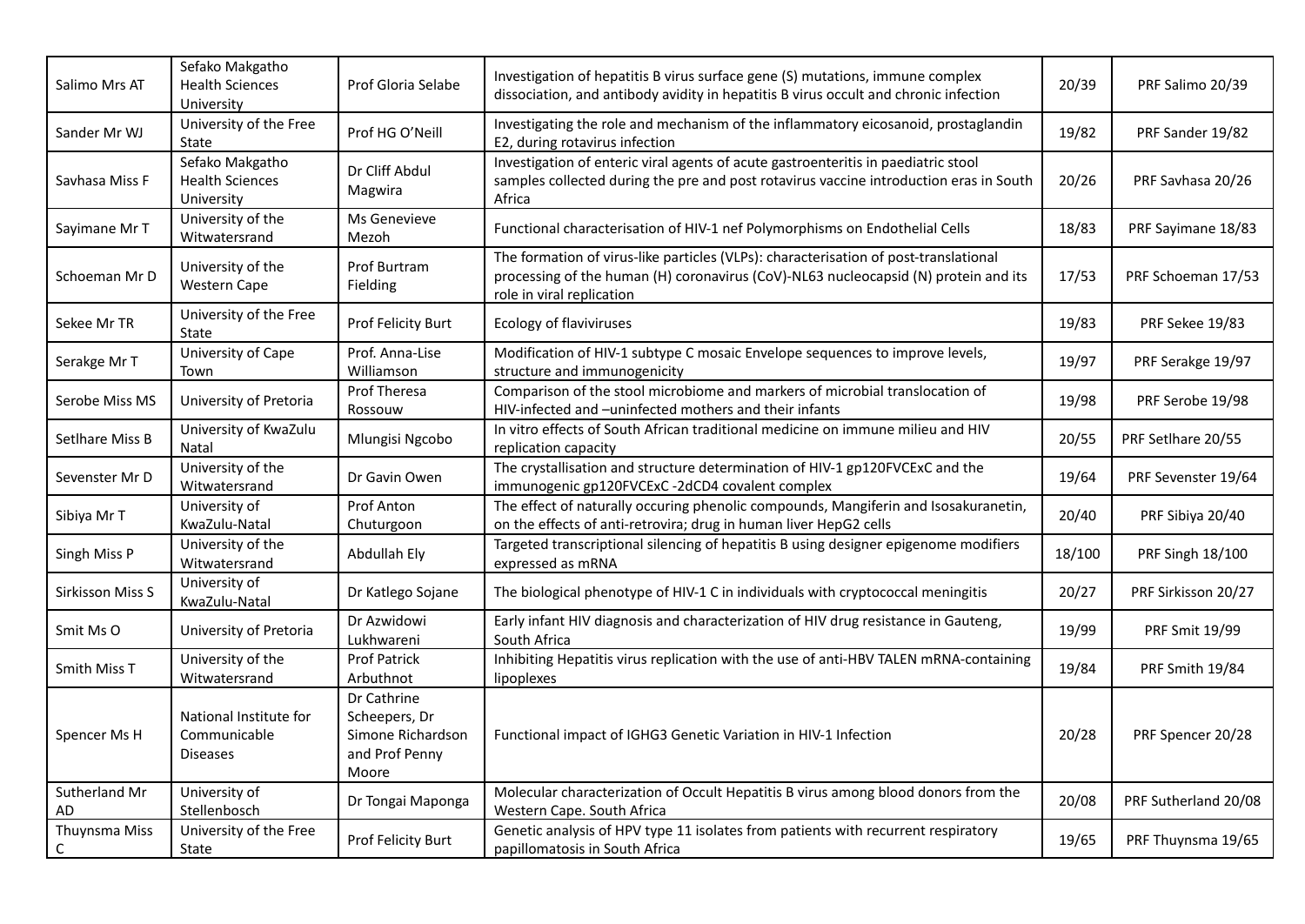| Tiiti Miss T              | Sefako Makgatho<br><b>Health Sciences Univ</b> | Dr RL Lebelo             | HPV testing using self-collected versus doctor-collected cervical samples for cervical<br>cancer screening and the acceptance of women towards self-sampling                                             | 18/101 | <b>PRF Tiiti 18/101</b> |
|---------------------------|------------------------------------------------|--------------------------|----------------------------------------------------------------------------------------------------------------------------------------------------------------------------------------------------------|--------|-------------------------|
| Van der Mescht<br>Miss MA | University of Pretoria                         | Prof Theresa<br>Rossouw  | Immunological profiles of HIV-infected and uninfected patients admitted with<br>COVID-19 to Steve Biko Academic Hospital                                                                                 | 20/56  | PRF VDMescht 20/56      |
| Van Der Walt Ms<br>ΙVΙ    | University of Pretoria                         | Prof Marietjie<br>Venter | Investigating the contribution of Orthobunyaviruses in humans and animals with<br>unsolved febrile and neurological disease in South Africa                                                              | 20/29  | PRF VDWalt 20/29        |
| Visser Mr C               | University of the Free<br>State                | Prof Robert R. Bragg     | Development of recombinant antibody fragments for the treatment of Newcastle<br>Disease Virus in poultry                                                                                                 | 20/09  | PRF Visser 20/09        |
| Visser Mr M               | North West University                          | Prof Albie van Dijk      | Improving the efficacy of rotavirus SA11 plasmid-only reverse genetics systems<br>through rationalised changes in the 5'UTR of GS7, using fluorescent proteins and the<br>generation of chimeric viruses | 18/93  | PRF Visser 18/93        |
| Whittle Miss L            | University of Cape<br>Town                     | Dr Ros Chapman           | Development of a dual vaccine against East Coast fever (ECF) and lumpy skin disease<br>(LSD)                                                                                                             | 19/85  | PRF Whittle 19/85       |
| Wiid Mr S                 | University of the Free<br>State                | Prof Felicity Burt       | Development of molecular and serological assays for orthobunyaviruses and<br>orthonairoviruses                                                                                                           | 19/67  | PRF Wiid 19/67          |
| <b>Zungu Miss APS</b>     | University of<br>KwaZulu-Natal                 | Dr Bongiwe Ndlovu        | Evolution of Strain-specific neutralizing antibody responses in HIV-1 subtype C<br>infected individuals that developed broadly neutralizing antibodies                                                   | 19/68  | PRF Zungu 19/68         |

### *2021 AWARD LIST*

#### **FEBRUARY 2021**

|                  |                             |                | <b>GRANT</b> | <b>PAYMENT</b>   |
|------------------|-----------------------------|----------------|--------------|------------------|
| <b>APPLICANT</b> | <b>ITUTI</b><br><b>INST</b> | <b>PURPOSE</b> | <b>NO</b>    | <b>REFERENCF</b> |

# **MAJOR IMPACT PROJECT**

| ∶ Prof WA<br><b>Burgers</b> | Cape<br>itv of<br>Univer |                                                                                                                                                    |                          | $I_{\mathcal{L}}$                          |
|-----------------------------|--------------------------|----------------------------------------------------------------------------------------------------------------------------------------------------|--------------------------|--------------------------------------------|
|                             |                          | <b>SARS-</b><br>∴oV- <sup>~</sup><br>eillance of healthcare workers receiving <b>:</b><br>2 vaccines<br>surve י<br>ımmune<br>ecine<br>-vac<br>. US | 1/ <sub>6</sub><br>21/03 | <b>PRF</b><br>Burger <sup>.</sup><br>Z1705 |
|                             | Iown                     |                                                                                                                                                    |                          |                                            |

# **RESEARCH GRANT**

| Bloom Dr K | University of the<br>Witwatersrand                        | The development of a Hepatitis B virus RNA vaccination strategy for enhanced prophylactic and<br>therapeutic immunisation                                                  | 18/01 | PRF Bloom 18/01 |
|------------|-----------------------------------------------------------|----------------------------------------------------------------------------------------------------------------------------------------------------------------------------|-------|-----------------|
| Dias Dr B  | National Institute for<br>Communicable<br><b>Diseases</b> | Characterization of peripheral T follicular helper cell (pTfh) and memory B-cell profiles in South<br>African individuals with varying phenotypes of natural HIV-1 control | 18/05 | PRF Dias 18/05  |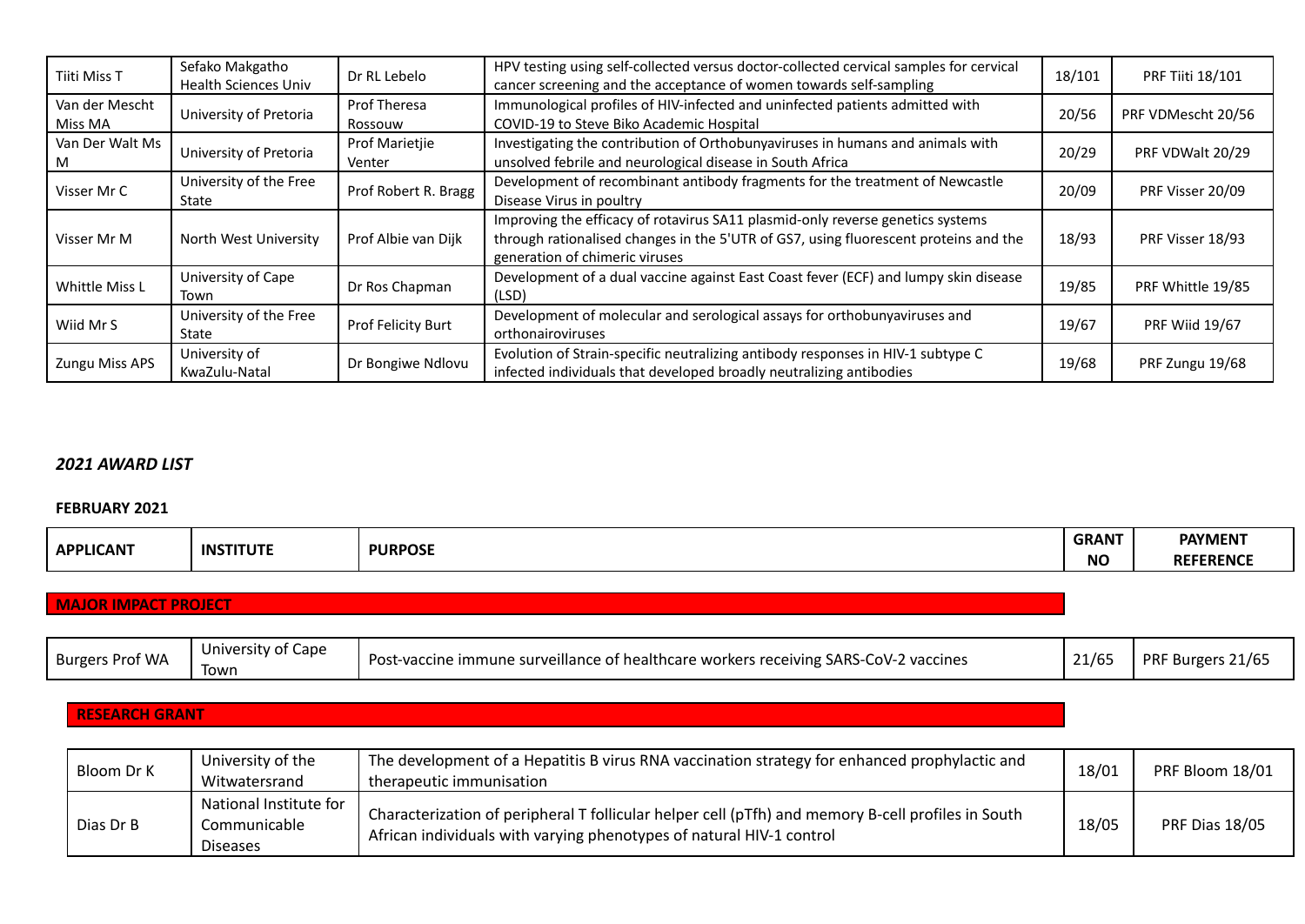| <b>Edkins Prof AL</b>       | <b>Rhodes University</b>                                  | Host-viral interactions in KSHV-related malignancies-evaluating the role of STIP1 as a therapeutic<br>target in KSHV lytic replication                                                  | 18/06 | PRF Edkins 18/06        |
|-----------------------------|-----------------------------------------------------------|-----------------------------------------------------------------------------------------------------------------------------------------------------------------------------------------|-------|-------------------------|
| Glashoff Dr R               | Stellenbosch<br>University                                | Characterisation of follicular T helpers (Tfh) cells in HIV-infected early treated and HIV-exposed<br>uninfected children: relationship to immune activation and B cell subset dynamics | 18/07 | PRF Glashoff 18/07      |
| Hitzeroth Dr I              | University of Cape<br>Town                                | Development of a plant-made diagnostic immunoassay for the detection of porcine circovirus<br>antibodies in South African swine herds                                                   | 18/08 | PRF Hitzeroth 18/08     |
| Kitchin Dr D                | National Institute for<br>Communicable<br><b>Diseases</b> | Delineating the ontogeny of a V3-glycan specific HIV-1 broadly neutralizing antibody lineage in<br>participant CAP255                                                                   | 18/10 | PRF Kitchin 18/10       |
| Loubser Dr S                | National Institute for<br>Communicable<br><b>Diseases</b> | HLA class II DRB1, -DPB1 and -DQB1 genotyping of healthy controls, HIV-positive controllers and<br>progressors from the South African Black population                                  | 18/11 | PRF Loubser 18/11       |
| Moyo Dr T                   | National Institute for<br>Communicable<br><b>Diseases</b> | Structural characterization of co-evolving neutralizing antibody lineages from an HIV-1-infected<br>donor                                                                               | 18/14 | <b>PRF Moyo 18/14</b>   |
| Mzobe Dr G                  | University of<br>KwaZulu-Natal<br>(CAPRISA)               | Use of an ex vivo human cervical explant model to explore the HIV prevention capabilities of<br>CAP256-VRC26.25 alone and in combination with VRC07 or PGT121                           | 18/16 | PRF Mzobe 18/16         |
| <b>Nono</b><br>Komgueo Dr J | University of Cape<br>Town                                | Implementation of Polio Endgame Strategic Plan: Assessing the Effects of Schistosomiasis on<br>IPV-based vaccination                                                                    | 18/19 | PRF Komgueo 18/19       |
| Schafer Dr G                | University of Cape<br>Town                                | Characterisation of host cellular molecules modulating HPV entry mechanisms                                                                                                             | 18/21 | PRF Schafer 18/21       |
| Schramm Dr D                | National Institute for<br>Communicable<br><b>Diseases</b> | Antibody responses in HIV-1 infected early treated children using a multiplex bead-based<br>immunoassay                                                                                 | 18/22 | PRF Schramm 18/22       |
| Van Zyl Dr WB               | University of Pretoria                                    | Molecular detection and genotyping of human adenoviruses from clinical and environmental<br>samples                                                                                     | 18/25 | PRF Van Zyl 18/25       |
| Avenant Dr C                | University of Cape<br>Town                                | Contraception and HIV-1 infection in women                                                                                                                                              | 19/02 | PRF Avenant 19/02       |
| Chapman Dr S                | University of Cape<br>Town                                | Development of virus-like particle vaccines for HIV expressing different glycoproteins                                                                                                  | 19/03 | PRF Chapman 19/03       |
| Chigorimbo-Tsi<br>kiwa Dr N | University of Cape<br>Town                                | Development of an HIV infection model of human foreskin to obtain novel insights into virus<br>transmission                                                                             | 19/04 | PRF Chigorimbo<br>19/04 |
| Durandt Dr C                | University of Pretoria                                    | Correlation of haematopoiesis-associated cytokine plasma levels with presence and severity of<br>hematological abnormalities observed in a treatment-naïve, HIV-positive cohort         | 19/08 | PRF Durandt 19/08       |
| Geldenhuys Dr<br>M          | University of Pretoria                                    | Detection of zoonotic respiratory viruses present in the Egyptian rousette bat                                                                                                          | 19/09 | PRF Geldenhuys<br>19/09 |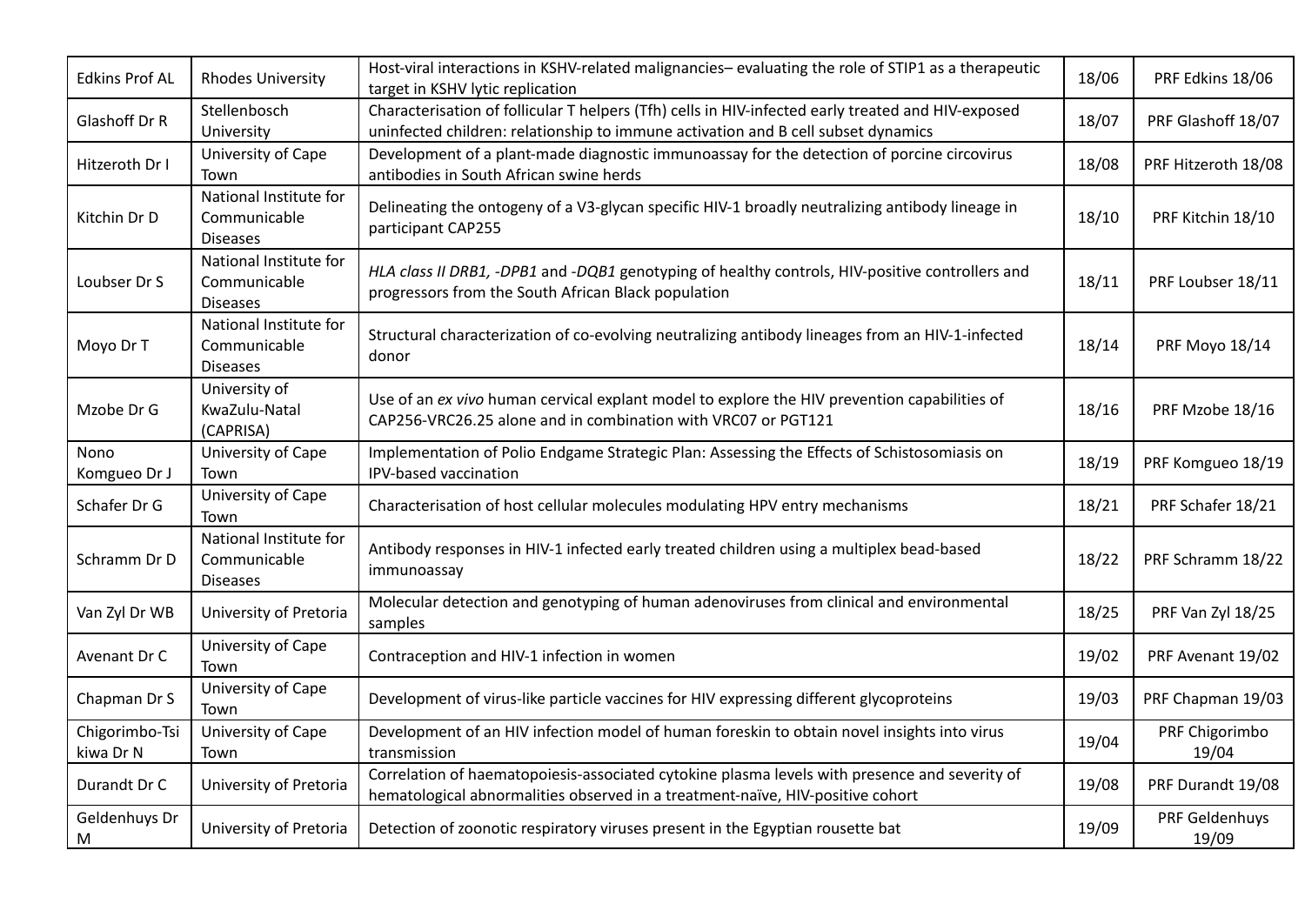| Gumbi Dr P            | University of<br>KwaZulu-Natal                            | Investigating genital human papillomavirus (HPV) prevalence and susceptibility in adolescent girls<br>using intravaginal products                                                 | 19/10 | PRF Gumbi 19/10            |
|-----------------------|-----------------------------------------------------------|-----------------------------------------------------------------------------------------------------------------------------------------------------------------------------------|-------|----------------------------|
| Hurdayal Dr R         | University of Cape<br>Town                                | Investigating immunological and pathological host responses in a novel HIV-visceral Leishmania<br>co-infection using a rhesus macaque model                                       | 19/12 | PRF Hurdayal 19/12         |
| Moolla Dr N           | National Institute for<br>Communicable<br><b>Diseases</b> | Evaluation of the minION, long-range DNA sequencing platform as a diagnostic screening tool for<br>suspected viral haemorrhagic fever cases                                       | 19/13 | PRF Moolla 19/13           |
| Ngcobo Dr M           | University of<br>KwaZulu-Natal                            | In vitro effects of South African traditional medicine on immune milieu and HIV replication capacity                                                                              | 19/15 | PRF Ngcobo 19/15           |
| Nyaga Dr M            | University of the<br><b>Free State</b>                    | A next generation sequencing-based molecular characterization of the respiratory tract virome of<br>children from Free State Province, South Africa                               | 19/16 | PRF Nyaga 19/16            |
| O'Neill Prof HG       | University of the<br>Free State                           | The role and mechanism of the inflammatory eicosanoid, prostaglandin E2, during rotavirus<br>infection                                                                            | 19/17 | PRF O'Neill 19/17          |
| Prabdial-Sing<br>Dr N | National Institute for<br>Communicable<br><b>Diseases</b> | Hepatitis B viral epidemiology amongst key populations                                                                                                                            | 19/19 | PRF Prabdial-Sing<br>19/19 |
| Richardson Dr<br>SI   | National Institute for<br>Communicable<br><b>Diseases</b> | The Role of IgG3 in Enhancing Functional Activity of HIV-1 Broadly Neutralizing Antibodies                                                                                        | 19/20 | PRF Richardson<br>19/20    |
| Rybicki Prof EP       | University of Cape<br>Town                                | The production of "One Health"-relevant low-cost reagents for West Nile virus and other<br>flaviviruses by transient expression in plants                                         | 19/21 | PRF Rybicki 19/21          |
| Smith Dr KA           | University of Cape<br>Town                                | Regulation of HPV infection and cervical cancer progression following helminth infection                                                                                          | 19/24 | PRF Smith 19/24            |
| Sojane Dr K           | University of<br>KwaZulu-Natal                            | Coreceptor and cellular tropism of HIV-1 subtype C in blood, lymph nodes and the central nervous<br>system                                                                        | 19/25 | PRF Sojane 19/25           |
| Theron Prof J         | University of Pretoria                                    | Defining the structure-function relationships of African horse sickness virus structural protein VP7<br>and non-structural proteins NS1 and NS2 using a reverse genetics approach | 19/26 | PRF Theron 19/26           |
| Van Staden Dr         | University of Pretoria                                    | African horse sickness virus non-structural proteins as determinants of virulence and pathogenesis                                                                                | 19/28 | PRF Van Staden<br>19/28    |
| Mowla Dr S            | University of Cape<br>Town                                | Co-operation of EBV and HIV in promoting genomic instability in lymphocytes                                                                                                       | 19/14 | PRF Mowla 19/14            |
| Basson Dr AE          | University of the<br>Witwatersrand                        | Assessment of the in vitro phenotypic drug susceptibility of HIV-1 subtype C variants to Islatravir<br>(ISL) and Doravirine (DOR)                                                 | 21/66 | PRF Basson 21/66           |
| Deroubaix Dr A        | University of the<br>Witwatersrand                        | Analysis of the physical properties of HBV precore proteins and interactions with the host                                                                                        | 21/67 | PRF Deroubaix<br>21/67     |
| Hardie Prof D         | University of Cape<br>Town                                | Metagenomic Sequencing for the aetiological diagnosis of Central Nervous System Infections                                                                                        | 21/68 | PRF Hardie 21/68           |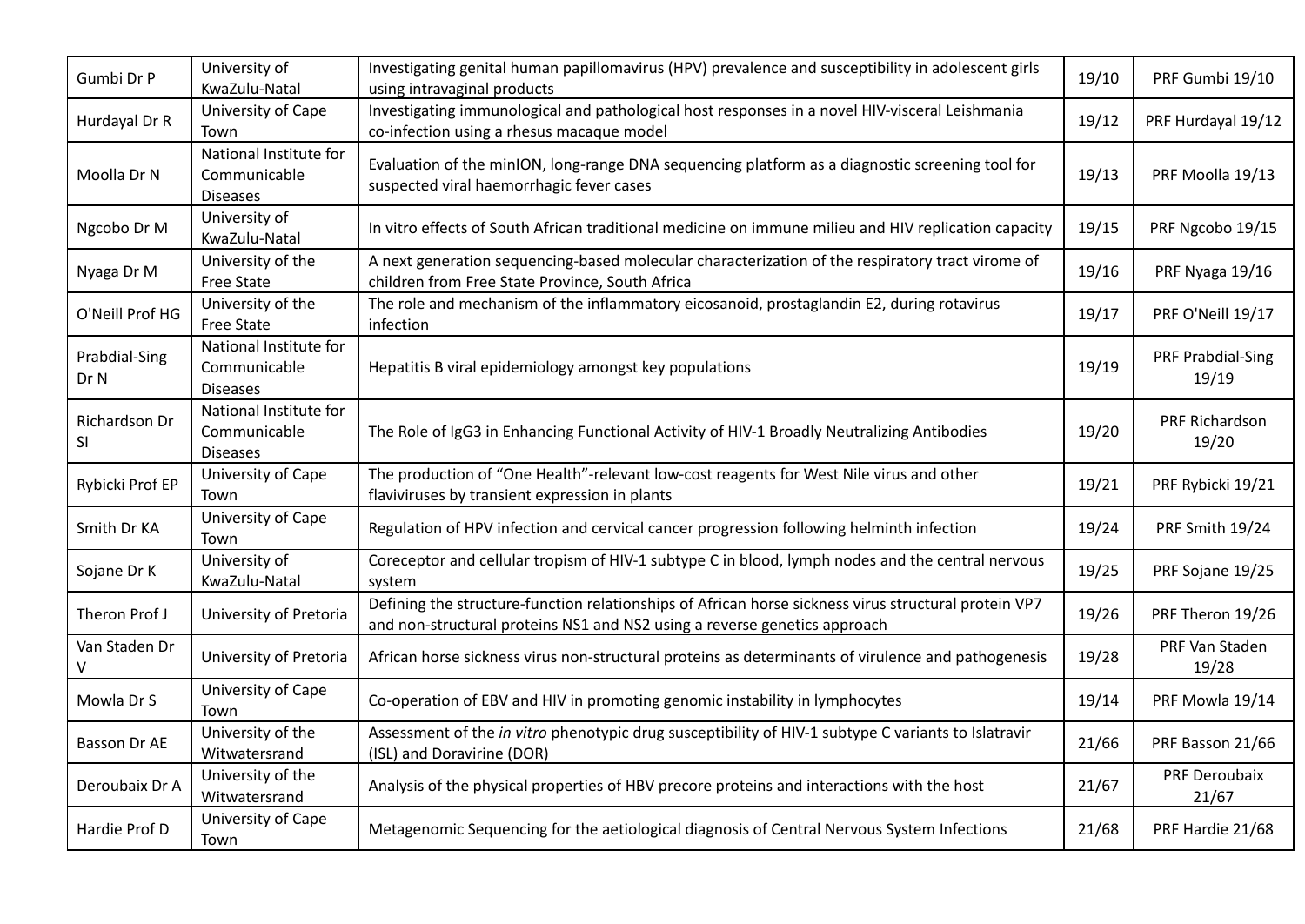| Hitzeroth Prof            | University of Cape<br>Town                                | Development of stable SARS-CoV-2 mRNA vaccines encapsidated in tobacco mosaic virions                                                                             | 21/69 | PRF Hitzeroth 21/69       |
|---------------------------|-----------------------------------------------------------|-------------------------------------------------------------------------------------------------------------------------------------------------------------------|-------|---------------------------|
| Khan Dr A                 | University of<br>KwaZulu-Natal                            | The role of human papillomavirus (HPV) in head and neck squamous cell carcinomas in<br>KwaZulu-Natal, South Africa                                                | 21/70 | <b>PRF Khan 21/70</b>     |
| Killick Dr M              | University of the<br>Witwatersrand                        | mRNA-mediated delivery of anti HIV-1 bispecific antibodies as a novel preventative/therapeutic<br>strategy                                                        | 21/71 | PRF Killick 21/71         |
| Lukhwareni Dr             | University of Pretoria                                    | Characterization of HIV drug resistance strains from infants at early HIV infant diagnosis                                                                        | 21/72 | PRF Lukhwareni<br>21/72   |
| Mafuyeka Dr<br>RT         | University of Pretoria                                    | Molecular characterization of HIV in patients initiating or failing on a dolutegravir-based<br>antiretroviral regimen                                             | 21/73 | PRF Mafuyeka<br>21/73     |
| Mans Prof J               | University of Pretoria                                    | Environmental surveillance for norovirus and hepatitis E virus in South Africa                                                                                    | 21/74 | PRF Mans 21/74            |
| Mbewana Dr S              | University of Cape<br>Town                                | Development of universal Influenza A vaccine candidates in Nicotiana benthamiana                                                                                  | 21/75 | PRF Mbewana<br>21/75      |
| Mkhwanazi Dr<br><b>NP</b> | University of<br>KwaZulu-Natal                            | Profiling novel secondary metabolites produced by fungal endophytes associated with medicinal<br>plants for use as anti-HIV compounds                             | 21/76 | PRF Mkhwanazi<br>21/76    |
| Mwangi Dr PN              | University of the<br>Free State                           | Whole-genome analyses of rotavirus strains from the WHO/AFRO rotavirus network                                                                                    | 21/77 | PRF Mwangi 21/77          |
| Nadan Dr S                | National Institute for<br>Communicable<br><b>Diseases</b> | Development and evaluation of genotyping primers for characterisation of human astroviruses                                                                       | 21/78 | PRF Nadan 21/78           |
| Preiser Prof W            | University of<br>Stellenbosch                             | Serological testing to detect SARS-CoV-2 antibodies                                                                                                               | 21/79 | PRF Preiser 21/79         |
| Preiser Prof W            | University of<br>Stellenbosch                             | Implementation, evaluation and use of screening methods to identify SARS-COV 2 genetic variants<br>of significance                                                | 21/80 | PRF Preiser 21/80         |
| Preiser Prof W            | University of<br>Stellenbosch                             | In vitro and in vivo characterisation of SARS-CoV-2 variant 501Y.V2 properties: growth kinetics, viral<br>shedding, and response to convalescent and vaccine sera | 21/81 | PRF Preiser 21/81         |
| Redelinghuys<br>Dr M      | National Institute for<br>Communicable<br>Diseases (WHC)  | The transcriptome of peripheral neutrophils in hospitalized COVID-19 black South African patients                                                                 | 21/82 | PRF Redelinghuys<br>21/82 |
| Selabe Prof GS            | Sefako Makgatho<br><b>Health Sciences</b><br>University   | Molecular characterization of occult Hepatitis B virus infections in high risk populations residing in<br>the North West of Pretoria                              | 21/83 | PRF Selabe 21/83          |
| Tipih Dr T                | University of the<br><b>Free State</b>                    | Serological and molecular detection of orthohantaviruses in South Africa                                                                                          | 21/84 | PRF Tipih 21/84           |
| Valley-Omar Dr<br>Ζ       | University of Cape<br>Town                                | Human leukocyte antigen (HLA) genotype and COVID-19 severity associations                                                                                         | 21/85 | PRF Valley-Omar<br>21/85  |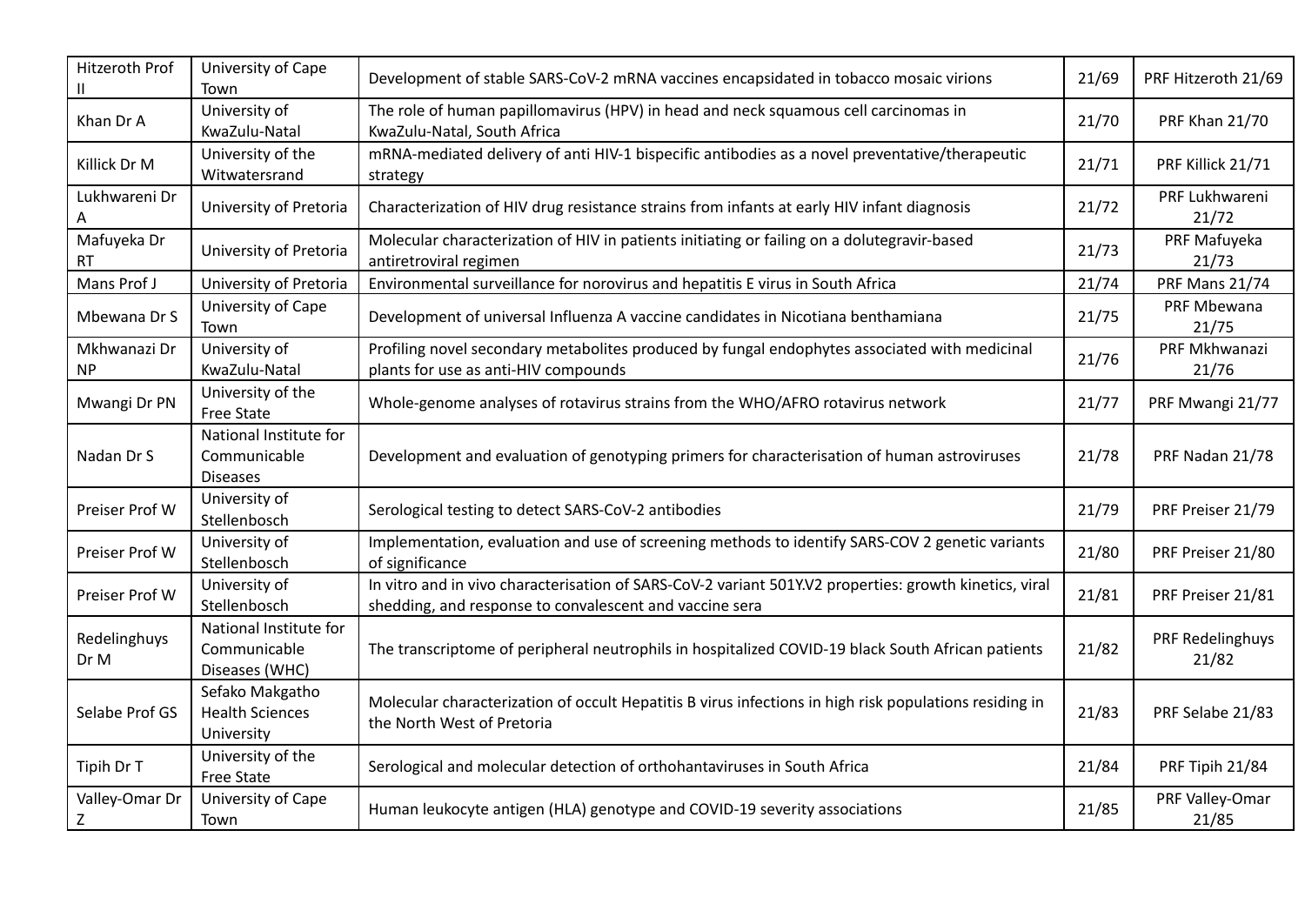| Van Zyl Dr AR  | University of Cape<br>Town                               | Papillomavirus (PV) Pseudovirions (PsVs) as Therapeutic Vaccines                             | 21/86 | PRF Van Zyl 21/86 |
|----------------|----------------------------------------------------------|----------------------------------------------------------------------------------------------|-------|-------------------|
| Van Zyl Prof G | University of<br>Stellenbosch                            | The role of underdiagnosed viruses in neonatal sepsis syndrome<br>21/87                      |       | PRF Van Zyl 21/87 |
| Wibmer Dr CK   | National Institute for<br>Communicable<br>Diseases (WHC) | Pilot study: Novel recombinant snakebite antivenom as a potential pan-Lyssavirus therapeutic | 21/88 | PRF Wibmer 21/88  |

| <b>BURSARY GRANT</b>            |                                          |                                               |                                                                                                                                                                                                       |       |                                |
|---------------------------------|------------------------------------------|-----------------------------------------------|-------------------------------------------------------------------------------------------------------------------------------------------------------------------------------------------------------|-------|--------------------------------|
| Bell Mr JG                      | University of<br>Pretoria                | Dr Naazneen<br>Moolla                         | Development of a recombinant antigen-based Indirect Immunofluorescence assay<br>for the diagnosis of Lassa fever                                                                                      | 19/43 | <b>PRF Bell 19/43</b>          |
| Adimulam Mr                     | University of<br>KwaZulu-Natal           | Dr. Veron<br>Ramsuran                         | Evaluating the effect of specific microRNAs on HIV disease progression using a<br><b>Black South African cohort</b>                                                                                   | 21/49 | PRF Adimulam<br>21/49          |
| Alberts Ms J                    | Stellenbosch<br>University               | Dr Nokwazi Nkosi                              | A conventional reverse transcriptase PCR metod to detect Hepatitis A virus RNA in<br>clinical samples of patients with suspected acute HAV infection                                                  | 21/01 | PRF Alberts 21/01              |
| <b>Belter Miss B</b>            | University of the<br><b>Free State</b>   | <b>Professor Robert</b><br>R Bragg            | The expression and purification of SARS-CoV-2 and variant 501.V2 spike and<br>nucleoprotein proteins in Yarrowia lipolytica                                                                           | 21/24 | PRF Belter 21/24               |
| <b>Bhengu Miss</b><br><b>SP</b> | University of<br>Kwa-Zulu Natal          | Dr Paradise<br>Madlala                        | Functional characterization of human immunodeficiency virus type 1 subtype C<br>(HIV-1C) transmitted/founder (T/F) viruses long terminal repeat (LTR) variants and<br>associated with disease outcome | 20/10 | PRF Bhengu 20/10               |
| <b>Blose Miss M</b>             | University of<br>Witwatersrand           | Prof Jeffrey<br>Dorfman                       | Effect of HIV-1 Exposure and HIV-1 Infection on Persistence of Immunity against<br>Vaccine Preventable Diseases                                                                                       | 21/50 | PRF Blose 21/50                |
| <b>Boughan Miss</b><br>S.       | University of<br>Pretoria                | Dr Vida van<br>Staden                         | Functional role of African horse sickness virus non-structural protein NS4 in the<br>nucleus                                                                                                          | 19/72 | PRF Boughan 19/72              |
| Brown Mr K                      | University of the<br><b>Western Cape</b> | Dr. Ruben Cloete                              | Automated computational workflow to prioritize potential resistance variants<br>identified in HIV Integrase Subtype C and CRF02 AG                                                                    | 21/25 | PRF Brown 21/25                |
| <b>Burmeister</b><br>Miss C     | University of<br>Cape Town               | <b>Professor Sharon</b><br>Prince             | Investigation into the co-operation between the human papillomavirus<br>oncoproteins E6/E7 with the oncogenic TBX3 transcription factor to promote<br>cervical cancer                                 | 21/26 | <b>PRF Burmeister</b><br>21/26 |
| <b>Buyens Miss A</b>            | University of<br>Pretoria                | Prof Jacques<br>Theron                        | Delineating the functional importance of RGD and WHAL motifs present in the<br>VP7 protein of African Horse Sickness Virus                                                                            | 18/81 | PRF Buyens 18/81               |
| Chineka Miss<br>AN              | University of<br>Cape Town               | Profs Anna-Lise<br>Williamson; Ros<br>Chapman | Construction of a dual vaccine against lumpy skin disease virus and bovine<br>coronavirus                                                                                                             | 21/27 | PRF Chineka 21/27              |
| Coertzen Ms C                   | University of<br>Pretoria                | Prof Vida van<br>Staden                       | Characterisation and expression of ORF2 in genome segment 10 of African horse<br>sickness virus                                                                                                       | 21/28 | PRF Coertzen 21/28             |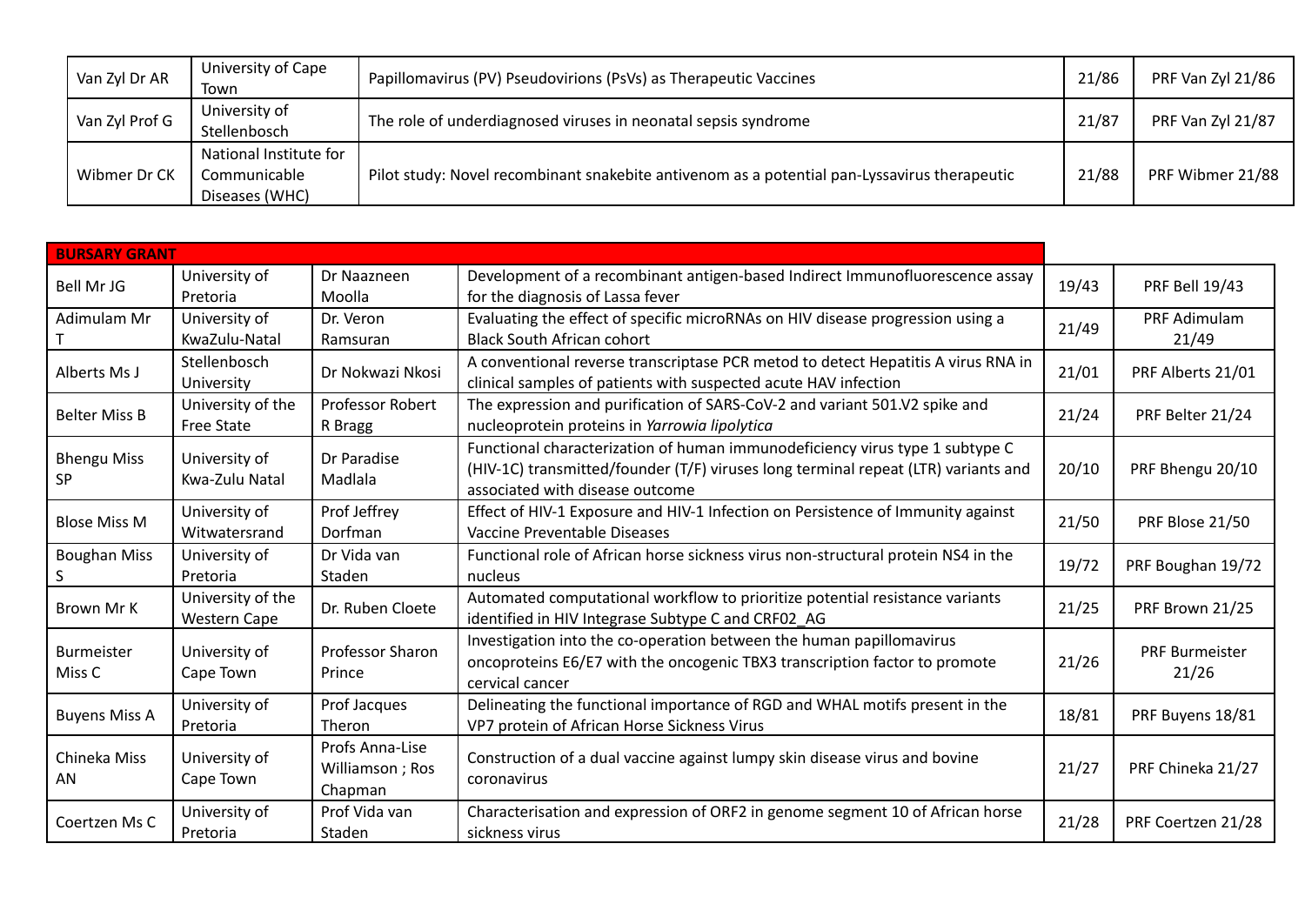| <b>Delaney Miss</b><br>ΚE  | University of<br>Stellenbosch                                                                         | Prof Gert van Zyl                     | Characterizing HIV reservoirs and evolution with a novel third generation single<br>genome sequencing approach                                                                                                           | 21/51 | PRF Delaney 21/51         |
|----------------------------|-------------------------------------------------------------------------------------------------------|---------------------------------------|--------------------------------------------------------------------------------------------------------------------------------------------------------------------------------------------------------------------------|-------|---------------------------|
| Dimaculangan<br>Miss M     | University of the<br>Free State                                                                       | Prof Felicity Burt                    | Development of molecular assays for the detection of mosquito-borne<br>alphaviruses in South Africa                                                                                                                      | 19/46 | PRF Dimaculangan<br>19/46 |
| <b>Edwards Ms AR</b>       | University of<br>Cape Town                                                                            | Alta van Zyl / Prof<br>Inga Hitzeroth | Production of a bovine papillomavirus type 1 (BPV-1) vaccine candidate in plants<br>and use of BPV-1 virus-like particles (VLPs) as a gene delivery vehicle for gene<br>therapy                                          | 19/91 | PRF Edwards 19/91         |
| Fourie Miss C              | University of the<br>Free State                                                                       | Prof HG O'Neill                       | The effect of glycosylation on the secreted production of rotavirus VP6 by various<br>yeast species as subunit vaccine candidate                                                                                         | 21/54 | PRF Fourie 21/54          |
| Gilbert Ndeh<br><b>DOH</b> | University of<br>Stellenbosch                                                                         | Micheline<br>Sanderson                | High-risk HPV genotypes among HIV negative and positive women in Cameroon<br>with cervical intraepithelial neoplasia and invasive carcinoma of the cervix:<br>prevalence, histopathology and biomarker expression        | 21/52 | PRF Gilbert 21/52         |
| Gopee Miss K               | University of<br>KwaZulu-Natal                                                                        | Paradise Madlala                      | Ex vivo response to latency reversing agents (LRAs) of the transmitted/founder<br>(T/F) viruses long terminal repeat (LTR) derived from blood of HIV-1 Infected<br>patients on combination antiretroviral therapy (CART) | 21/29 | PRF Gopee 21/29           |
| Haindongo<br>Miss NG       | Sefako Makgatho<br><b>Health Sciences</b><br>University                                               | Dr Cliff A.<br>Magwira                | Comparative evaluation of two multiplex real time RT-PCR assay kits for detection<br>of gastroenteritis-causing viruses in fecal samples                                                                                 | 21/02 | PRF Haindongo<br>21/02    |
| Hlatshwayo Mr<br>VN        | University of the<br>Witwatersrand<br>and National<br>Institute for<br>Communicable<br>Diseases (WHC) | Prof Penny Moore                      | Defining the development of gp120-gp41 interface directed broadly neutralizing<br>antibodies in HIV-1 infection                                                                                                          | 19/74 | PRF Hlatswayo<br>19/74    |
| Hlongwane<br>Miss K        | North West<br>University                                                                              | Prof Albie van Dijk                   | Rational design of rotavirus NSP1 and NSP4 to improve the safety profile of<br>rotavirus vaccine candidates                                                                                                              | 21/30 | PRF Hlongwane<br>21/30    |
| Hlophe Ms CM               | Sefako Makgatho<br><b>Health Sciences</b><br>University                                               | Vanessa Moodley                       | The morphological, immunophenotypic and cytogenetic features in human<br>immunodeficiency virus infected patients                                                                                                        | 21/31 | PRF Hlophe 21/31          |
| Hurree Miss JN             | University of<br>Cape Town                                                                            | Melissa-Rose<br>Abrahams              | Droplet Digital PCR Detection and Next-Generation Sequencing of HIV-1 in Breast<br>Milk of Breast-Feeding Women on Antiretroviral Treatment                                                                              | 21/32 | PRF Hurree 21/32          |
| Huyzers Mr<br><b>MGJ</b>   | North-West<br>University<br>Potchefstroom<br>campus                                                   | Prof AA van Dijk                      | Investigation of the role of the viral polymerase (VP1) and viroplasm associated<br>protein (NSP5) in restricting reassortment in rescued rotaviruses                                                                    | 21/53 | PRF Huyzers 21/53         |
| Isaacs Mr AR               | University of<br>Cape Town                                                                            | Prof Ed Rybicki                       | Engineering the plant secretory pathway for the production of vaccines and<br>diagnostic tools for Lujo virus                                                                                                            | 19/93 | PRF Isaacs 19/93          |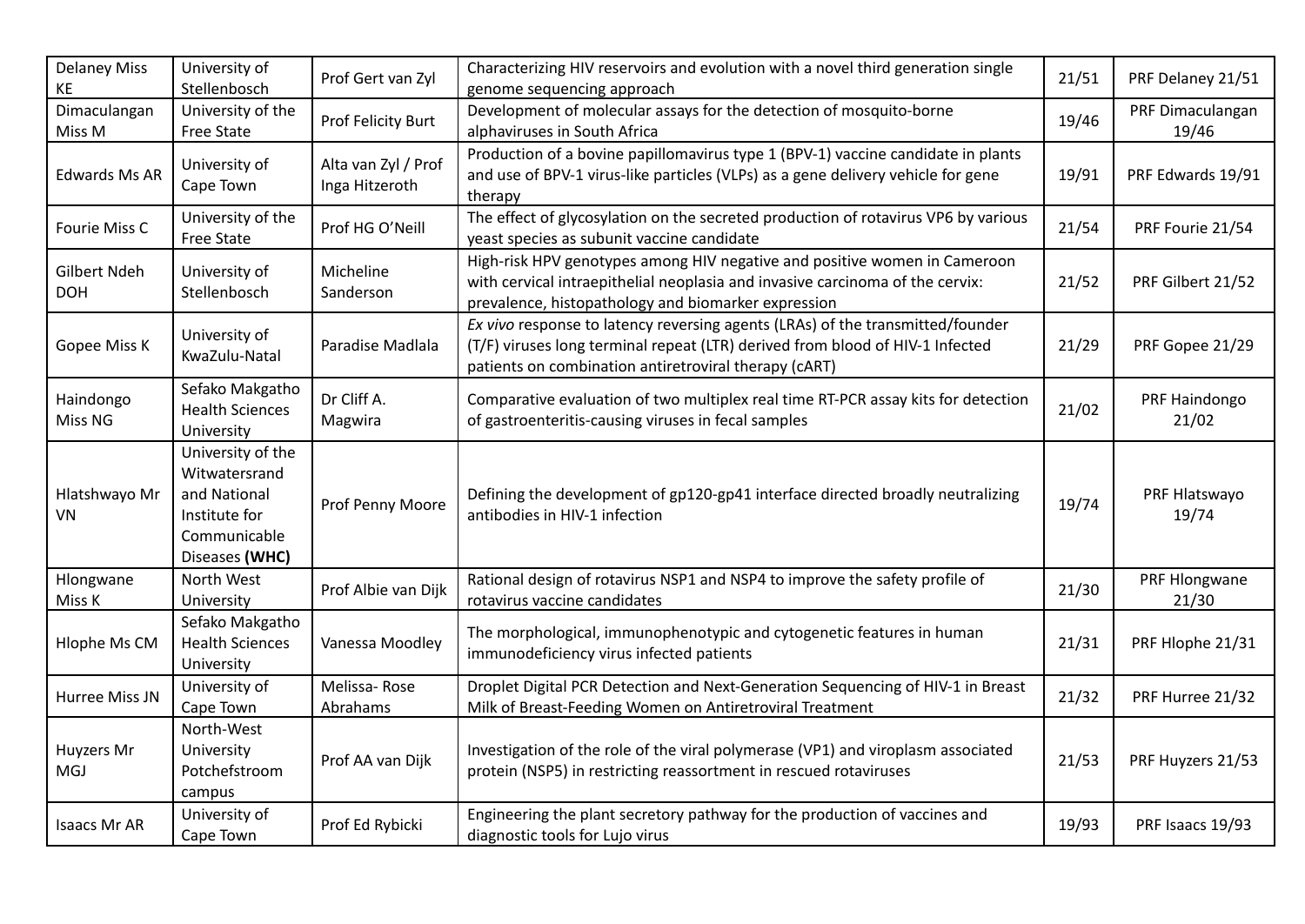| Jacobs Miss R                 | University of the<br>Witwatersrand                     | Dr Betty Maepa &<br><b>Prof Patrick</b><br>Arbuthnot | Targeted mutation of the HBV genome using TALEN expressing adeno-associated<br>viral vectors                                                                                                                | 19/103 | PRF Jacobs 19/103       |
|-------------------------------|--------------------------------------------------------|------------------------------------------------------|-------------------------------------------------------------------------------------------------------------------------------------------------------------------------------------------------------------|--------|-------------------------|
| Janse Van<br>Rensburg Ms<br>м | University of<br>Pretoria                              | Dr Walda van Zyl                                     | The diversity of enteroviruses from cerebrospinal fluid specimens, collected from<br>hospitalised patients in the private and public sector, in Gauteng                                                     | 20/12  | PRF JVRensburg<br>20/12 |
| Jeewanraj Ms<br>N             | University of<br>Kwa-Zulu Natal                        | Jaclyn Mann                                          | Investigation of compartilisation of HIV-1 subtype C between lymph nodes,<br>peripheral blood mononuclear cells and plasma                                                                                  | 20/13  | PRF Jeewanraj<br>20/13  |
| Jhamba Miss<br>LA             | University of<br>KwaZulu-Natal                         | Dr Kamini<br>Gounder                                 | Genetic characterization and neutralization of viral blips in patients following<br>suppressive HIV antiretroviral therapy                                                                                  | 19/94  | PRF Jhamba 19/94        |
| Kacnik Ms S                   | University of<br>Pretoria                              | Professor<br>Marietjie Venter                        | Investigation of zoonotic arboviruses in genera Phlebo- and Orthobunyavirus in<br>the order Bunyavirales associated with mosquito vectors in the Northern parts of<br>South Africa                          | 21/03  | PRF Kacnik 21/03        |
| Kanyoka Mr P                  | University of<br>Cape Town                             | Jo-Ann Passmore                                      | Investigating the impact of concurrent and recurrent Chlamydia trachomatis<br>infections on molecular epidemiology of Human Papilloma Virus (HPV) prevalence<br>in adolescent and young South African women | 21/55  | PRF Kanyoka 21/55       |
| Kariem Miss Z                 | University of<br>Stellenbosch                          | Dr Corena de Beer                                    | Attempting full genome sequencing of previously detected alphacoronaviruses<br>using Sanger sequencing                                                                                                      | 20/45  | PRF Kariem 20/45        |
| Khan Mr SF                    | University of<br>Cape Town                             | Professor Sharon<br>Prince                           | The human papilloma viral E6/E7 oncoproteins co-operate with the oncogenic<br>TBX3 transcription factor to promote cervical cancer cell proliferation and<br>migration                                      | 20/31  | <b>PRF Khan 20/31</b>   |
| Khumalo Ms A                  | Sefako Makgatho<br><b>Health Science</b><br>University | Dr Omphile<br>Simani                                 | Genetic characterization of human immunodeficiency virus nef, gag, and<br>integrase genes from second-line antiretroviral failure patients                                                                  | 21/33  | PRF Khumalo 21/33       |
| <b>Kleinhans Miss</b><br>N    | University of<br>Pretoria                              | Prof Jacques<br>Theron                               | Engineering of defective infectious single cycle African horse sickness virus strains<br>based on the inactivation of the VP4 protein                                                                       | 18/82  | PRF Kleinhans 18/82     |
| Litabe Miss M                 | University of the<br><b>Free State</b>                 | Prof F Burt                                          | Characterization and comparison of the innate immune response induced by<br>arthritogenic alphavirus infection and its role in chronic arthritis                                                            | 20/33  | PRF Litabe 20/33        |
| Loubser Miss C                | University of the<br>Witwatersrand                     | Prof Natalya V.<br>Nikitina                          | A cost-effective system for production of broadly neutralizing antibodies for HIV-1<br>prevention                                                                                                           | 18/96  | PRF Loubser 18/96       |
| Lourens Miss C                | University of<br>Pretoria                              | Prof Marietjie<br>Venter                             | Establishment of serological assays to investigate the incidence of West Nile and<br>Wesselsbron flavivirus infections in Africa                                                                            | 21/34  | PRF Lourens 21/34       |
| Mabasa Mr VV                  | University of<br>Pretoria                              | Dr Janet Mans                                        | Genetic diversity and viability of human norovirus strains detected in selected<br>wastewater samples from Tshwane district, South Africa                                                                   | 20/34  | PRF Mabasa 20/34        |
| Maboho Mr KK                  | University of the<br>Free State                        | Dr Nigel Makoah,<br>Prof Felicity Burt               | Expression and Purification of Crimean Congo Haemorrhagic Fever Virus (CCHFV)<br>glycoprotein Gc                                                                                                            | 21/04  | PRF Maboho 21/04        |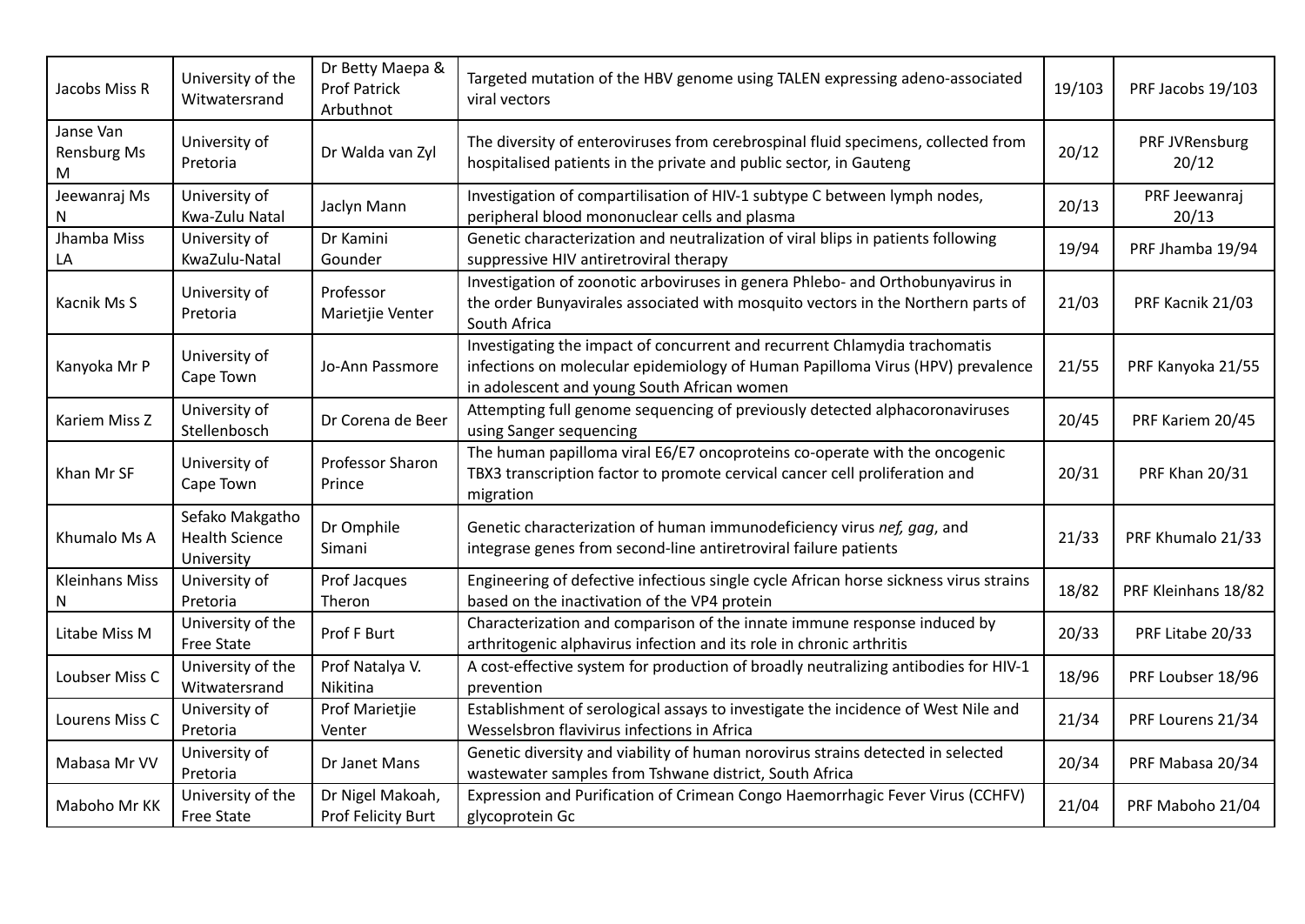| Madisha Miss<br>N                | University of<br>Pretoria                                    | Dr Marike<br>Geldenhuys     | Investigating spike gene mutations among Egyptian rousette HKU9-related<br>betacoronaviruses                                                                                                                                                                 | 21/05 | PRF Madisha 21/05       |
|----------------------------------|--------------------------------------------------------------|-----------------------------|--------------------------------------------------------------------------------------------------------------------------------------------------------------------------------------------------------------------------------------------------------------|-------|-------------------------|
| <b>Mahlangu Miss</b><br>ТP       | University of<br>Stellenbosch                                | Professor Gert<br>van Zyl   | The role of underdiagnosed viruses in neonatal sepsis syndrome                                                                                                                                                                                               | 21/35 | PRF Mahlangu<br>21/35   |
| Maikoo Miss S                    | University of<br>KwaZulu-Natal                               | Dr. Paradise<br>Madlala     | Effect of transmitted/founder (T/F) viruses 5' Long Terminal repeat (LTR) and<br>Transactivation of Transcription (tat) Genetic Variation on Viral Reservoir Size and<br>Latency Reversal Potential                                                          | 21/57 | PRF Maikoo 21/57        |
| Malan Ms AJ                      | University of<br>Pretoria                                    | Prof Louis Nel              | Investigating the interface of sylvatic and dog rabies in southern Africa                                                                                                                                                                                    | 20/14 | PRF Malan 20/14         |
| Manyana Mr S                     | University of<br>KwaZulu-Natal                               | Dr Benjamin<br>Chimukangara | Innovative and affordable HIV-1 drug resistance testing for resource limited<br>settings                                                                                                                                                                     | 21/36 | PRF Mahlangu<br>21/36   |
| <b>Maringa Miss</b><br><b>WM</b> | University of the<br>Free State                              | Dr. Martin Nyaga            | Analysis of post-vaccine rare and/or reassortant rotavirus strains from Zambia                                                                                                                                                                               | 19/95 | PRF Maringa 19/95       |
| Maseko Ms TG                     | University of<br>KwaZulu-Natal                               | Aida Sivro                  | Natural killer cell and lymphocyte trafficking in TB/HIV coinfection                                                                                                                                                                                         | 21/58 | PRF Maseko 21/58        |
| Mazibuko-Mot<br>au Mrs NY        | University of<br>KwaZulu-Natal                               | Sinaye Ngcapu               | Longitudinal impact of BV treatment and PrEP use on vaginal microbiota in<br>adolescent girls and young women at high risk of acquiring HIV in KwaZulu-Natal                                                                                                 | 21/59 | PRF Mazibuko<br>21/59   |
| Mkhize Miss Z                    | University of<br>Kwa-Zulu Natal                              | Dr Paradise<br>Madlala      | Effect of human immunodeficiency virus type 1 (HIV-1) subtype C<br>transmitted/founder (T/F) viruses Transactivator of transcription (Tat) variation on<br>nuclear levels of active positive transcription elongation factor b (P-TEFb) and viral<br>latency | 19/77 | PRF Mkhize 19/77        |
| Mkhize Mr BT                     | University of<br>Stellenbosch                                | Annabel Enoch               | Hepatitis B seroprevalence and genomic epidemiology amongst first year medical<br>students in Stellenbosch University                                                                                                                                        | 21/06 | PRF Mkhize 21/06        |
| Mkhombo<br>Miss N                | University of<br>Cape Town                                   | Prof Janet<br>Hapgood       | Regulation of estrogen levels by the hormonal contraceptive<br>medroxyprogesterone acetate (MPA) and norethisterone acetate (NET) and<br>effects of HIV pathogenesis                                                                                         | 20/35 | PRF Mkhombo<br>20/35    |
| Mlotshwa Ms<br>N                 | National Institute<br>for<br>Communicable<br><b>Diseases</b> | Dr Melinda<br>Suchard       | Detection of indoleamine dioxygenase expression and activity in severe<br>respiratory illness                                                                                                                                                                | 21/60 | PRF Mlotshwa<br>21/60   |
| Mngomezulu<br>Miss SA            | Sefako Makgatho<br><b>Health Science</b><br>University       | Prof. Mapaseka L.<br>Seheri | Investigating the epidemiology and genetic diversity of rotavirus and adenovirus<br>genotypes involved in nosocomial infection at Dr George Mukhari Academic<br>Hospital post rotavirus vaccine introduction in South Africa                                 | 21/37 | PRF Mngomezulu<br>21/37 |
| Mnisi Miss TF                    | University of<br>Pretoria                                    | Dr Azwidowi<br>Lukhwareni   | Characterization of HIV drug resistance strains from infants at early HIV infant<br>diagnosis                                                                                                                                                                | 21/07 | PRF Mnisi 21/07         |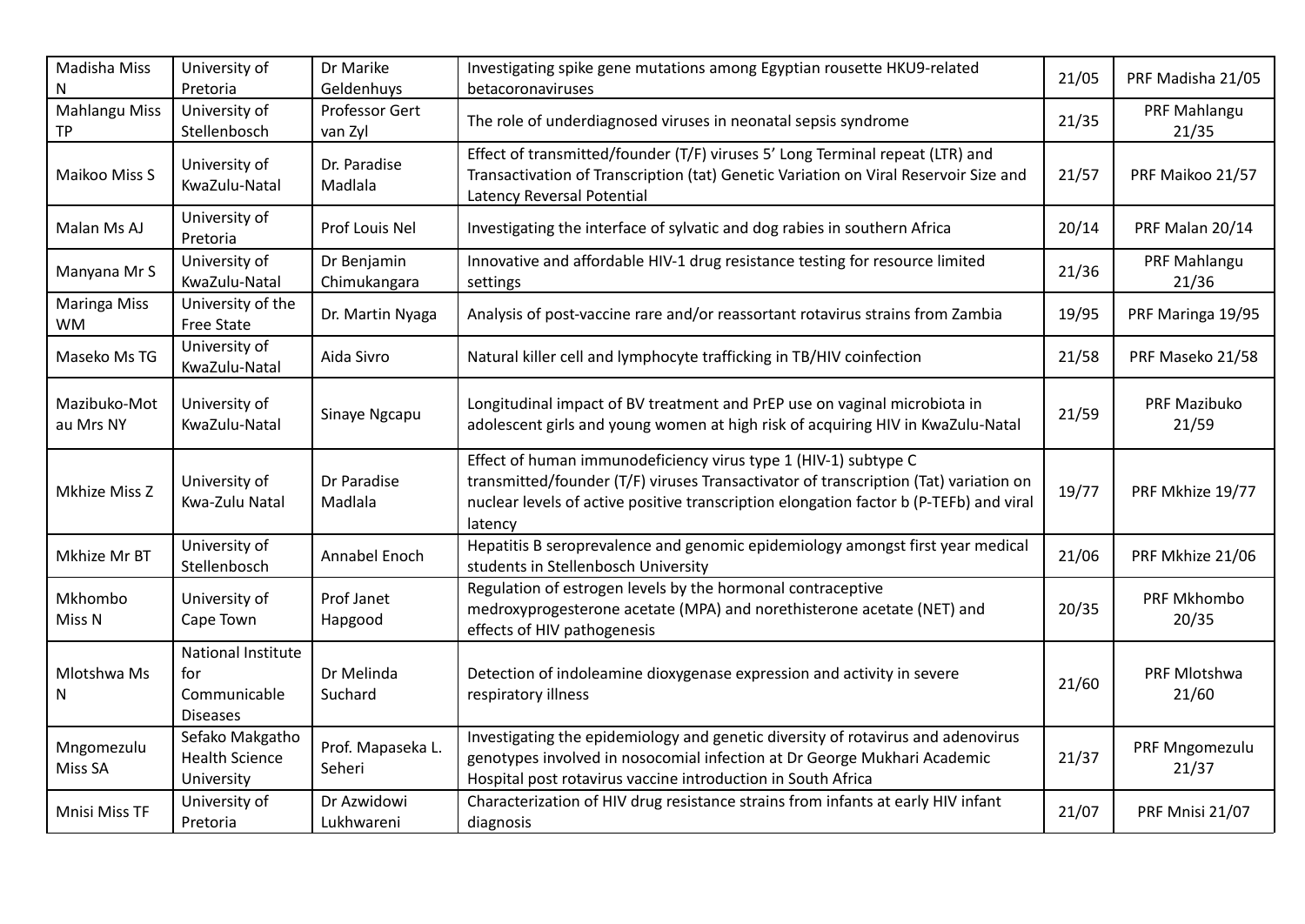| Mntambo Miss<br>N                 | University of<br>Kwa-Zulu Natal                                     | Dr P Gumbi                                                        | Investigation of intravaginal practices as a factor associated with high prevalence<br>of genital human papillomavirus infection in adolescent girls                                         | 20/15  | PRF Mntambo<br>20/15    |
|-----------------------------------|---------------------------------------------------------------------|-------------------------------------------------------------------|----------------------------------------------------------------------------------------------------------------------------------------------------------------------------------------------|--------|-------------------------|
| Mogotsi Mr<br>MT                  | University of the<br><b>Free State</b>                              | Dr Martin Nyaga                                                   | Metagenomic analysis and characterization of the enteric virome of children from<br>South Africa and Kenya                                                                                   | 19/106 | PRF Mogotsi 19/106      |
| <b>Mollo Miss R</b>               | University of<br>Pretoria                                           | Dr Marinda<br>Mortlock-de Vries                                   | Full-genome characterization of bat-borne rubulaviruses in Egyptian fruit bats<br>from South Africa                                                                                          | 21/08  | PRF Mollo 21/08         |
| Moloi Mr I                        | University of the<br>Witwatersrand                                  | Genevieve Mezoh                                                   | Proteomic analysis of the impact of HIV-1 Nef H40Y mutation on Endothelial cells                                                                                                             | 20/17  | PRF Moloi 20/17         |
| <b>Moodie Miss</b><br>M           | University of the<br>Witwatersrand                                  | <b>Prof Maria</b><br>Papathanasopoul<br>os and Dr Mark<br>Killick | Antigenicity and Immunogenicity of recombinant glycoproteins for prevention of<br>congenital Human cytomegalovirus (HCMV) disease                                                            | 19/78  | PRF Moodie 19/78        |
| <b>Moodley Miss</b><br>KE         | Stellenbosch<br>University                                          | Professor Gert<br>Van Zyl                                         | Solid Phase Multiplex PCR for HIV Provirus                                                                                                                                                   | 21/09  | PRF Moodley 21/09       |
| Motsoeneng<br>Miss B              | <b>National Institute</b><br>for<br>Communicable<br><b>Diseases</b> | Prof Penny L<br>Moore, Dr Simone<br>I Richardson                  | Functional and genetic characteristics of hemagglutinin stalk antibodies induced<br>by influenza vaccination and infection                                                                   | 20/36  | PRF Motsoeneng<br>20/36 |
| <b>Motsunye Miss</b><br><b>RB</b> | University of<br>Pretoria                                           | Dr Ntombenhle<br>Gama                                             | Investigating novel isoflavones for anti-HIV activity                                                                                                                                        |        |                         |
| <b>Mthembu Miss</b><br>KP         | University of<br>KwaZulu-Natal                                      | Dr Paradise<br>Madlala                                            | Molecular and genetic characterization of natural human immunodeficiency virus<br>type (HIV-1) subtype C exon-1 variants from tuberculous meningitis (TBM)<br>co-infected infected patients. | 19/55  | PRF Mthembu<br>19/55    |
| Mthethwa<br>Miss LDC              | University of<br>Kwa-Zulu Natal                                     | Prof Raveen<br>Parboosing                                         | MicroRNA profile in Hepatitis B Virus (HBV)-HIV co-infected patients                                                                                                                         | 20/18  | PRF Mthethwa<br>20/18   |
| Mudau Mr I                        | University of<br>Cape Town                                          | Prof. Carolyn<br>Williamson                                       | Screening for minority populations of broadly neutralizing antibody<br>(bNAb)-resistant viruses in HIV-1 infection                                                                           | 20/19  | PRF Mudau 20/19         |
| Musasira Ms<br><b>NY</b>          | University of<br>Kwa-Zulu Natal                                     | Dr Michelle<br>Gordon                                             | Implications of HIV-1 subtype C RNase H mutations on Reverse transcriptase<br>activity and structure                                                                                         | 19/79  | PRF Musasira 19/79      |
| Naicker Mr MD                     | University of<br>Kwa-Zulu Natal                                     | Dr. Jaclyn Mann                                                   | The role of SERINC5 down-regulation on HIV-1 disease progression                                                                                                                             | 20/20  | PRF Naicker 20/20       |
| Naiker Miss V                     | University of the<br><b>Free State</b>                              | Dr Nigel Makoah,<br>Prof Felicity Burt                            | Expression and purification of Crimean Congo Haemorrhagic Fever Virus (CCHFV)<br>glycoprotein Gn                                                                                             | 21/10  | PRF Naiker 21/10        |
| Ndlovu Mr B                       | University of<br>Cape Town                                          | Prof Inga<br>Hitzeroth                                            | Replicating plant viral expression vector development and testing, for viral disease<br>diagnostics and vaccine antigen production in plants.                                                | 19/80  | PRF Ndlovu 19/80        |
| Nel Ms C                          | University of<br>Pretoria                                           | Prof. Wanda<br>Markotter                                          | Evaluation and Development of a rapid molecular diagnostic tests for rabies                                                                                                                  | 21/11  | <b>PRF Nel 21/11</b>    |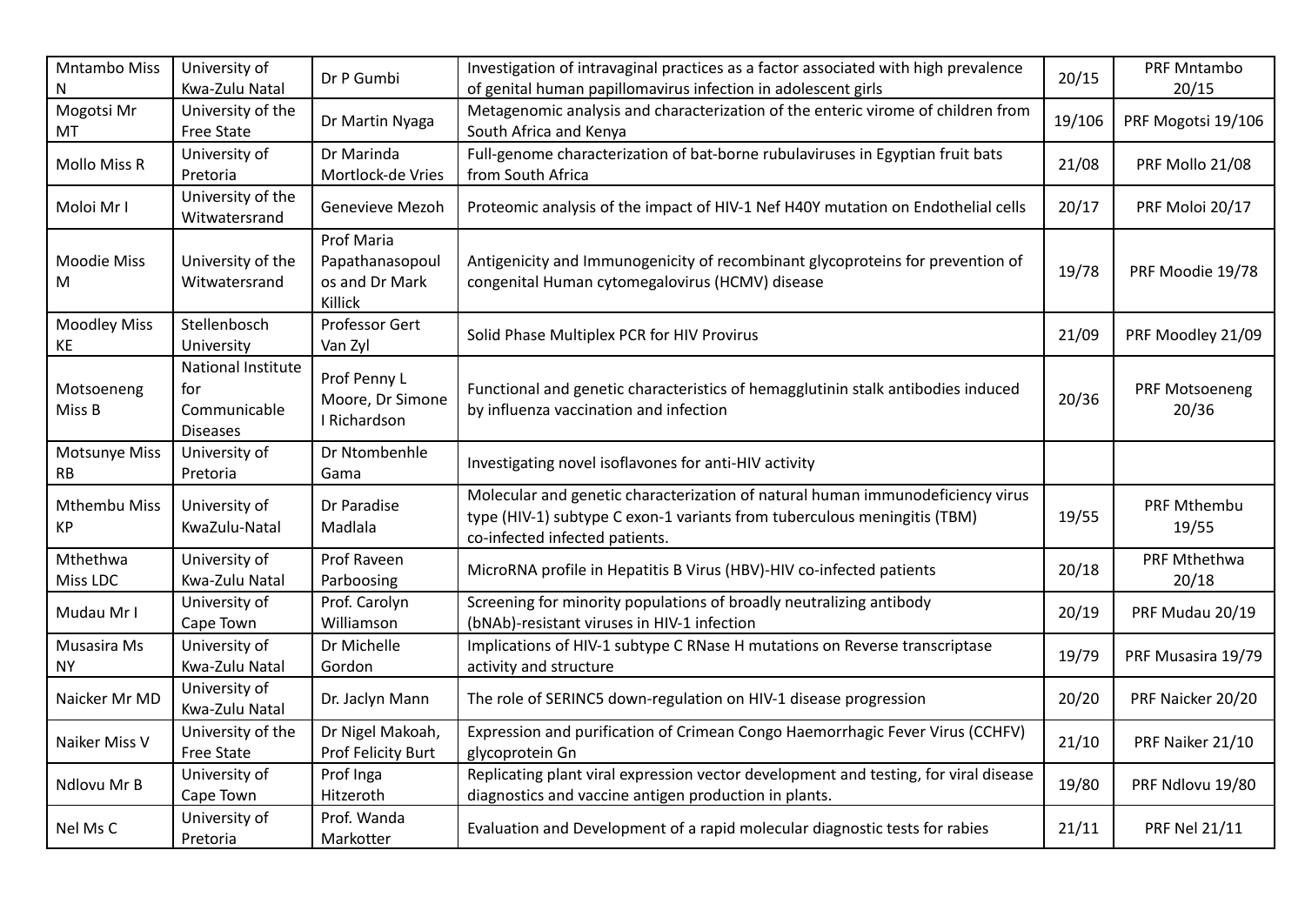| Nel Ms N                   | University of<br>Cape Town      | Dr Ann Meyers                          | Development of stable SARS-CoV-2 mRNA vaccines encapsidated in tobacco<br>mosaic virions                                                                                                                                     | 21/61  | <b>PRF Nel 21/61</b>    |
|----------------------------|---------------------------------|----------------------------------------|------------------------------------------------------------------------------------------------------------------------------------------------------------------------------------------------------------------------------|--------|-------------------------|
| Nel V Mr                   | University of<br>Pretoria       | Prof Vida van<br>Staden                | Investigating the nuclear import/export signals in non-structural protein NS4 of<br>African horse sickness virus                                                                                                             | 21/12  | <b>PRF Nel 21/12</b>    |
| Ngcobo Miss<br>SB          | CAPRISA / KZN                   | Dr Sinaye Ngcapu                       | Immunological characteristics associated with vaginal insertion products in<br>adolescent and adult women at risk of HIV infection                                                                                           | 20/37  | PRF Ngcobo 20/37        |
| Ngobeni Mr T               | University of<br>Stellenbosch   | Dr Corena de Beer                      | Genotyping Human Parvovirus B19 in cases of Sudden and Unexpected Death in<br>Infancy (SUDI) at the Tygerberg Medico-Legal Mortuary and investigating the<br>association with myocarditis                                    | 20/21  | PRF Ngobeni 20/21       |
| Nkone Ms P                 | University of<br>Pretoria       | Dr Sim Mayaphi                         | Molecular evolution of the HIV-1 polymerase gene in sample pairs of participants<br>with early or chronic HIV-1 infection                                                                                                    | 20/22  | PRF Nkone 20/22         |
| Nortje Ms S                | University of<br>Stellenbosch   | Dr Corena de Beer                      | Investigating viral meningitis in sudden and unexpected death in infancy (SUDI)<br>cases at the Tygerberg Medico-legal Mortuary, Cape Town                                                                                   | 21/38  | PRF Nortje 21/38        |
| Ntshangase<br>Miss WS      | University of<br>Kwa-Zulu Natal | Dr Paradise<br>Madlala                 | Central nervous system (CNS) derived human immunodeficiency virus type 1<br>(HIV-a) subtype C long terminal repeat (LTR) genetic variation may modulate high<br>viral replication in the CNS of tuberculous meningitis (TBM) | 20/23  | PRF Ntshangase<br>20/23 |
| Ntshangase Ms<br><b>NN</b> | University of<br>KwaZulu-Natal  | <b>Bongiwe Ndlovu</b>                  | Extensive epitope mapping and sequencing of HIV-1 Env on Broad Neutralizers                                                                                                                                                  | 19/58  | PRF Ntshangase<br>19/58 |
| Nxele Miss N               | University of<br>KwaZulu-Natal  | Prof Willem Sturm<br>/ Phillip Goulder | Mechanism of action of broadly neutralizing monoclonal antibodies in<br>mother-to-child transmission of Human Immunodeficiency Virus                                                                                         | 18/98  | PRF Nxele 18/98         |
| Nyakubaya Mr<br>TD         | University of<br>Stellenbosch   | Professor Gert<br>van Zyl              | Investigating HIV-1 DNA drug resistance in dried blood spots using next<br>generation sequencing                                                                                                                             | 21/39  | PRF Nyakubaya<br>21/39  |
| Ogunbayo Mr<br>AЕ          | University of the<br>Free State | Dr Martin Nyaga                        | Viral metagenomics of respiratory samples from symptomatic and asymptomatic<br>children from the Free State Province, South Africa                                                                                           | 19/81  | PRF Ogunbayo<br>19/81   |
| Phadu Miss KK              | University of<br>Stellenbosch   | Prof. Wolfgang<br>Preiser              | Implementation, evaluation and use of screening methods to identify SARS-COV2<br>genetic variants of significance                                                                                                            | 21/40  | PRF Phadu 21/40         |
| Pillay Mr M                | University of<br>KwaZulu-Natal  | Dr Benjamin<br>Chimukangara            | Investigating the clinical significance of low abundance HIV-1 drug resistant<br>variants on ART outcomes in people receiving 1st-line ART in KwaZulu-Natal                                                                  | 21/62  | PRF Pillay 21/62        |
| Pretorius Ms<br>SA         | University of<br>Pretoria       | Prof Jacques<br>Theron                 | An investigation into the role of two integrin recognition sequences in African<br>horse sickness virus VP5 in mediating cell adhesion in insect cells                                                                       | 20/24  | PRF Pretorius 20/24     |
| Qulu Mr W                  | University of<br>Kwa-Zulu Natal | Dr Sinaye Ngcapu                       | The role of genital inflammation and microbiota on HIV susceptibility in the<br>female genital tract: understanding the potential susceptibility factors of HIV<br>acquisition using ex vivo human cervical cancer           | 19/108 | PRF Qulu 19/108         |
| Radebe Miss<br>PL          | University of<br>KwaZulu-Natal  | Dr PP Gumbi                            | Investigating the anatomical, behavioural and immunological characteristics of<br>the female genital tract in adolescent girls that are associated with HPV and HIV<br>risk                                                  | 21/41  | PRF Radebe 21/41        |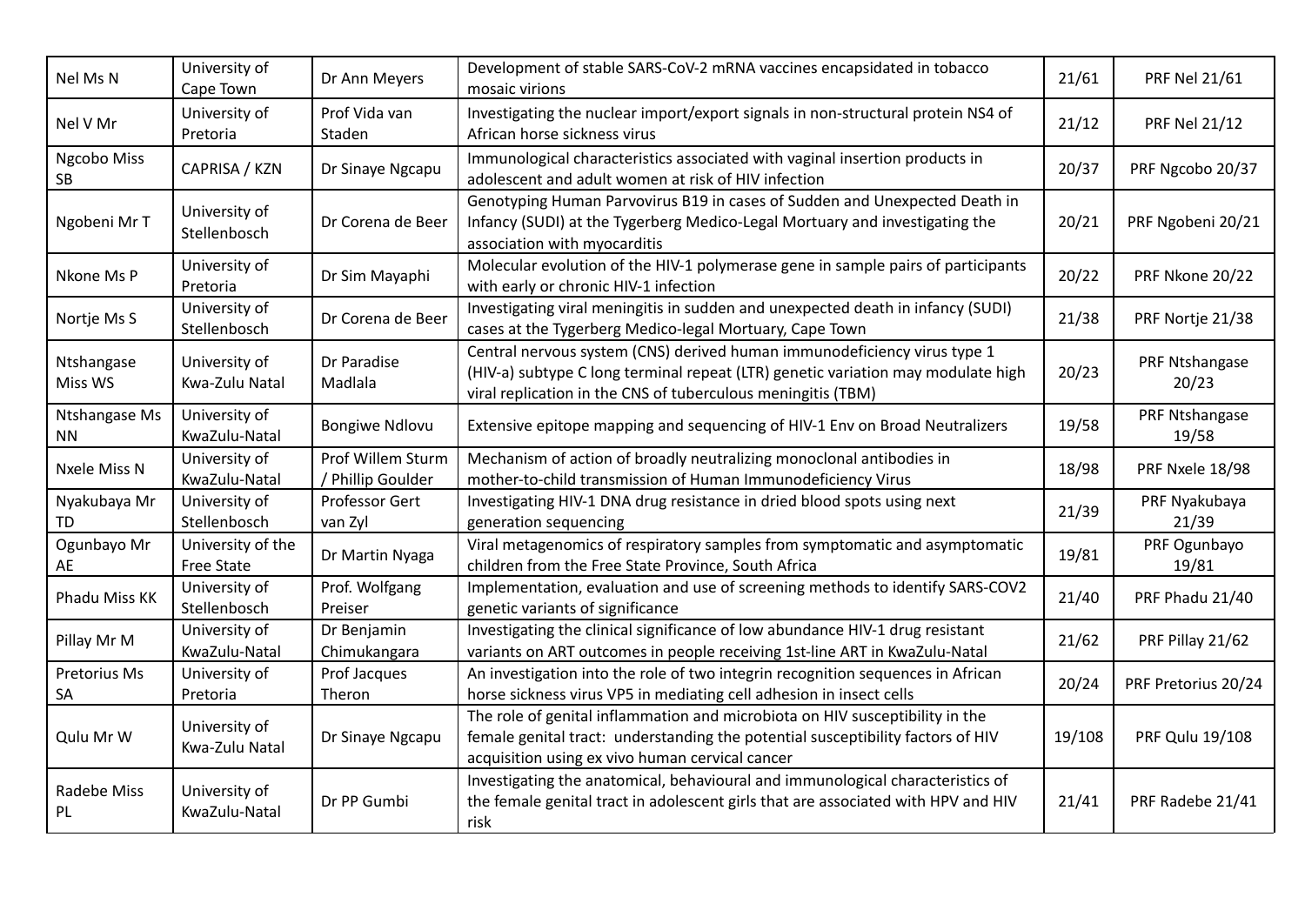| Rakaki Ms ME               | University of<br>Pretoria                               | Prof Marietjie<br>Venter         | Pathogenesis and Immune response to Shuni virus strains in Africa                                                                                                                                        | 20/38  | PRF Rakaki 20/38             |
|----------------------------|---------------------------------------------------------|----------------------------------|----------------------------------------------------------------------------------------------------------------------------------------------------------------------------------------------------------|--------|------------------------------|
| Raphalalani<br>Miss M      | University of<br>Venda                                  | Pascal O. Bessong                | Genetic diversity of human herpesvirus type 8 in Northern South Africa                                                                                                                                   | 21/42  | PRF Raphalalani<br>21/42     |
| Roberts Ms BL              | Stellenbosch<br>University                              | Dr Tongai<br>Maponga             | Full length genome sequencing of hepatitis E virus among South African patients                                                                                                                          | 21/13  | PRF Roberts 21/13            |
| Roebuck Mrs G              | Univ of Pretoria                                        | Prof Jacques<br>Theron           | Mutation of putative phosphorylated serine residues on NS2 of AHSV-4 to affect<br><b>VIB</b> formation                                                                                                   | 18/89  | PRF Roebuck 18/89            |
| Ryder Ms MA                | University of<br>Pretoria                               | Prof Michael S.<br>Pepper        | Generation of infectious, replication competent CCR5-, CXCR4- and dual-tropic<br>HIV 1C molecular clones from South Africa as a powerful molecular research tool<br>for HIV-1 subtype diversity research | 20/25  | PRF Ryder 20/25              |
| Salemane Miss<br>K.        | University of<br>Pretoria                               | Prof Janet Mans                  | Water-based Epidemiological Investigation of Noro- and Hepatitis E Viruses in<br>South Africa                                                                                                            | 21/43  | <b>PRF Salemane</b><br>21/43 |
| San Mr EJ                  | University of<br>KwaZulu-Natal                          | Prof. Tulio de<br>Oliveira       | Development of Genomic Tools and Methods for SARS-CoV-2 and Other<br>Important Pathogens in Africa                                                                                                       | 21/63  | PRF San 21/63                |
| Sander Mr WJ               | University of the<br><b>Free State</b>                  | Prof HG O'Neill                  | Investigating the role and mechanism of the inflammatory eicosanoid,<br>prostaglandin E2, during rotavirus infection                                                                                     | 19/82  | PRF Sander 19/82             |
| Savhasa Miss F             | Sefako Makgatho<br><b>Health Sciences</b><br>University | Dr Cliff Abdul<br>Magwira        | Investigation of enteric viral agents of acute gastroenteritis in paediatric stool<br>samples collected during the pre and post rotavirus vaccine introduction eras in<br>South Africa                   | 20/26  | PRF Savhasa 20/26            |
| Sekee Mr TR                | University of the<br>Free State                         | Prof Felicity Burt               | Ecology of flaviviruses                                                                                                                                                                                  | 19/83  | PRF Sekee 19/83              |
| Sesoko Miss<br>KQ.         | Sefako Makgatho<br><b>Health Sciences</b><br>University | Dr Cliff Magwira                 | Investigation of enteric viral pathogens in fecal samples collected from<br>asymptomatic infants under the age of five in northern Pretoria                                                              | 21/14  | PRF Sesoko 21/14             |
| Singh Miss P               | University of the<br>Witwatersrand                      | Abdullah Ely                     | Targeted transcriptional silencing of hepatitis B using designer epigenome<br>modifiers expressed as mRNA                                                                                                | 18/100 | PRF Singh 18/100             |
| <b>Sirkisson Miss</b><br>S | University of<br>Kwa-Zulu Natal                         | Dr Katlego Sojane                | The biological phenotype of HIV-1 C in individuals with cryptococcal meningitis                                                                                                                          | 20/27  | PRF Sirkisson 20/27          |
| Slaughter Ms C             | University of the<br>Witwatersrand                      | Dr Gillian Hunt                  | Validation of multiplex assay to detect drug resistance mutations in the protease,<br>reverse transcriptase and integrase regions of HIV-1                                                               | 21/16  | PRF Slaughter 21/16          |
| Smith Miss T               | University of the<br>Witwatersrand                      | <b>Prof Patrick</b><br>Arbuthnot | Inhibiting Hepatitis virus replication with the use of anti-HBV TALEN<br>mRNA-containing lipoplexes                                                                                                      | 19/84  | PRF Smith 19/84              |
| Sondlane Ms H              | University of<br><b>Free State</b>                      | Prof Martin Nyaga                | Genomic characterization of severe acute respiratory syndrome 2 coinfected with<br>other severe acute respiratory infection causing viruses                                                              | 21/44  | PRF Sondlane 21/44           |
| Spencer Ms H               | National Institute<br>for                               | Dr Cathrine<br>Scheepers, Dr     | Functional impact of IGHG3 Genetic Variation in HIV-1 Infection                                                                                                                                          | 20/28  | PRF Spencer 20/28            |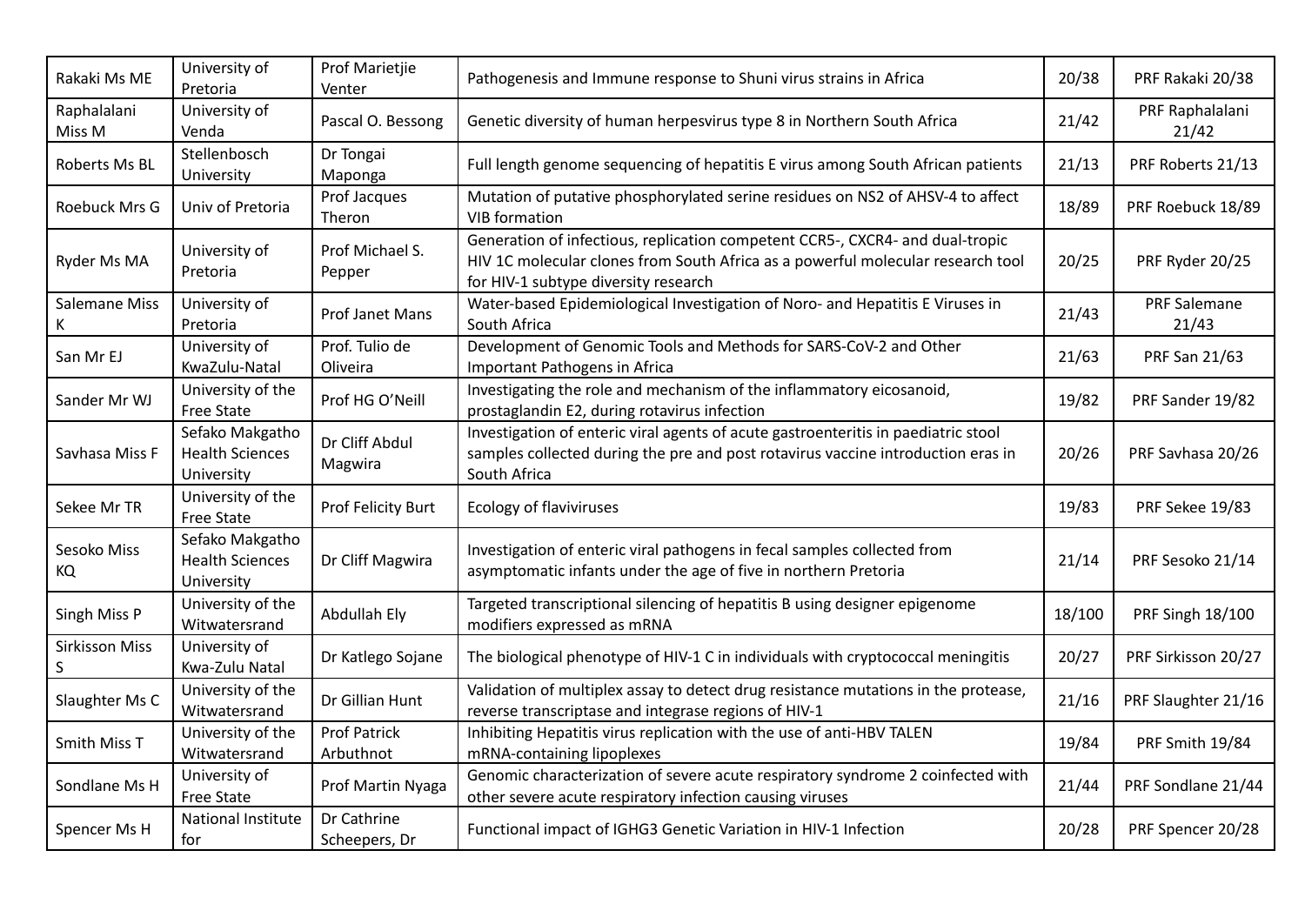|                               | Communicable<br><b>Diseases</b>                   | Simone<br>Richardson and                            |                                                                                                                                                                                         |        |                                |
|-------------------------------|---------------------------------------------------|-----------------------------------------------------|-----------------------------------------------------------------------------------------------------------------------------------------------------------------------------------------|--------|--------------------------------|
| <b>Stans Miss L</b>           | University of<br>Pretoria                         | Prof Penny Moore<br>Prof Janet Mans                 | Characterisation of Noroviruses Detected By The AllplexTM GI- Virus Assay In<br>Wastewater                                                                                              | 21/17  | PRF Stans 21/17                |
| Subbiah Miss<br>DV.           | University of<br>Cape Town                        | Prof Wendy<br>Burgers /<br>Melissa-Rose<br>Abrahams | Investigating antibody responses to SARS-CoV-2 and endemic human<br>coronaviruses (UCT Virology Department)                                                                             | 21/15  | PRF Subbiah 21/15              |
| Sutherland Mr                 | University of<br>Stellenbosch                     | Prof. Wolfgang<br>Preiser                           | In vitro and in vivo characterisation of SARS-CoV-2 variant 501Y.V2 properties:<br>growth kinetics, viral shedding, and response to convalescent and vaccinee sera                      | 21/45  | <b>PRF Sutherland</b><br>21/45 |
| <b>Swanepoel Mrs</b>          | University of<br>Stellenbosch                     | Prof. Wolfgang<br>Preiser                           | Serological testing to detect SARS-CoV-2 antibodies                                                                                                                                     | 21/18  | PRF Swanepoel<br>21/18         |
| Terblanche Mr<br>GI           | University of the<br>Free State                   | Prof. Felicity Jane<br><b>Burt</b>                  | Tick-borne flaviviruses and tick diversity in the Eastern Cape and Free State<br>Provinces of South Africa                                                                              | 21/64  | PRF Terblanche<br>21/64        |
| Thuynsma<br>Miss <sub>C</sub> | University of the<br>Free State                   | Prof Felicity Burt                                  | Genetic analysis of HPV type 11 isolates from patients with recurrent respiratory<br>papillomatosis in South Africa                                                                     | 19/65  | PRF Thuynsma<br>19/65          |
| Tiiti Miss T                  | Sefako Makgatho<br><b>Health Sciences</b><br>Univ | Dr RL Lebelo                                        | HPV testing using self-collected versus doctor-collected cervical samples for<br>cervical cancer screening and the acceptance of women towards self-sampling                            | 18/101 | <b>PRF Tiiti 18/101</b>        |
| Tinarwo Mr M                  | Univ of Cape<br>Town                              | Dr Ann Meyers                                       | Development of a DIVA diagnostic ELISA for African horse sickness virus infection<br>(MSc conversion)                                                                                   | 18/92  | PRF Tinarwo 18/92              |
| Tshiitamune<br>Miss A         | University of<br>Cape Town                        | Dr Sandiswa<br>Mbewana                              | Development of universal Influenza A vaccine candidates in Nicotiana<br>benthamiana                                                                                                     | 21/46  | PRF Tshiitamune<br>21/46       |
| Van Der<br>Merwe Miss M       | University of<br>Pretoria                         | Dr Marinda<br>Mortlock                              | Assessing paramyxovirus excretion in urine of cave-dwelling insectivorous bat<br>species from South Africa.                                                                             | 21/20  | PRF VDMerwe<br>21/20           |
| Van Der Walt<br>Ms M          | University of<br>Pretoria                         | Prof Marietjie<br>Venter                            | Investigating the contribution of Orthobunyaviruses in humans and animals with<br>unsolved febrile and neurological disease in South Africa                                             | 20/29  | PRF VDWalt 20/29               |
| Vanmali H Mr                  | University of<br>Stellenbosch                     | Dr Corena de Beer                                   | Detection and genotyping of human rhinovirus and respiratory syncytial virus in<br>sudden unexpected death in infancy (SUDI) cases at the Tygerberg Medico-legal<br>Mortuary, Cape Town | 21/47  | PRF Vanmali 21/47              |
| Visser Mr C                   | University of the<br><b>Free State</b>            | Professor Robert<br>R Bragg                         | Development of phage-display derived antiviral peptides against Newcastle<br>disease virus                                                                                              | 21/48  | PRF Visser 21/48               |
| Viviers Mr S                  | University of<br>Pretoria                         | Dr Marike<br>Geldenhuys                             | Investigating the tissue tropism and viral loads of coronaviruses infecting Egyptian<br>rosette bats                                                                                    | 21/21  | PRF Viviers 21/21              |
| Walter Mr R                   | University of<br>Pretoria                         | Dr Walda van Zyl                                    | Genotyping of adeno- and rotaviruses detected by real-time multiplex RT-PCR in<br>environmental water samples                                                                           | 21/22  | PRF Walters 21/22              |